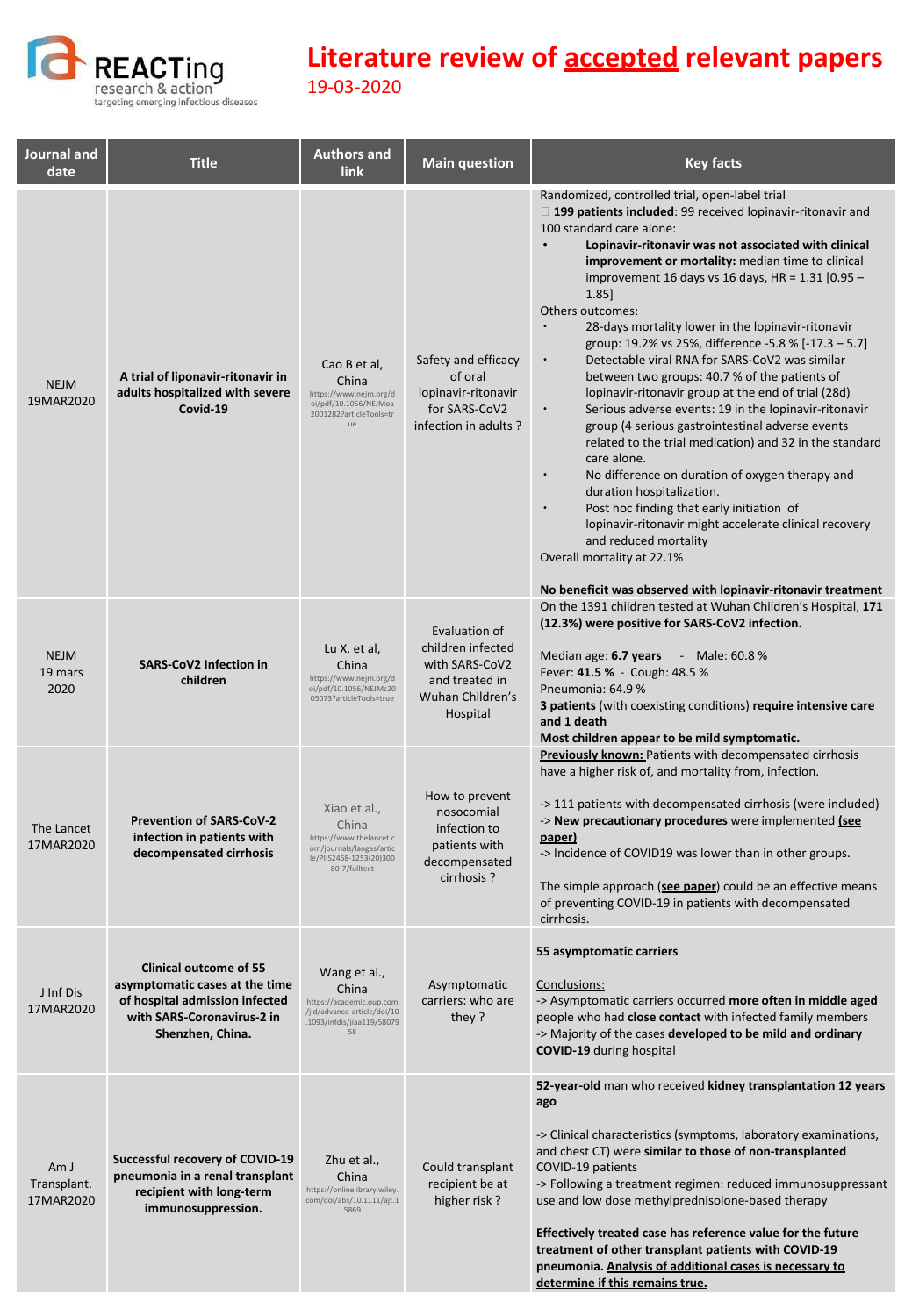

| Journal and<br>date                         | <b>Title</b>                                                                                                                                                                                                         | <b>Authors and</b><br>link                                                                                                     | <b>Main question</b>                                            | <b>Key facts</b>                                                                                                                                                                                                                                                                                                                                                                                                                                                                                                                                                                                                                                                                                                                                                                                                                                                                                                                                                                                                                                                                                                                                                                                                                                            |
|---------------------------------------------|----------------------------------------------------------------------------------------------------------------------------------------------------------------------------------------------------------------------|--------------------------------------------------------------------------------------------------------------------------------|-----------------------------------------------------------------|-------------------------------------------------------------------------------------------------------------------------------------------------------------------------------------------------------------------------------------------------------------------------------------------------------------------------------------------------------------------------------------------------------------------------------------------------------------------------------------------------------------------------------------------------------------------------------------------------------------------------------------------------------------------------------------------------------------------------------------------------------------------------------------------------------------------------------------------------------------------------------------------------------------------------------------------------------------------------------------------------------------------------------------------------------------------------------------------------------------------------------------------------------------------------------------------------------------------------------------------------------------|
| J Med Virol<br>17MAR2020                    | Platelet-to-lymphocyte ratio is<br>associated with prognosis in<br>patients with Corona Virus<br>Disease-19.                                                                                                         | Qu et al.,<br>China<br>https://onlinelibrary.wiley.<br>com/doi/abs/10.1002/jmv.<br>25767                                       | PLR and prognosis ?                                             | -Retrospective analysis of 30 hospitalized patients<br>-> Patients with platelet peaks during treatment: longer<br>hospitalization.<br>-> Patients with platelet peaks were older<br>-> Higher PLT (platelet to lymphocyte ratio): longer<br>hospitalisation.<br>It may be related to cytokine storm.                                                                                                                                                                                                                                                                                                                                                                                                                                                                                                                                                                                                                                                                                                                                                                                                                                                                                                                                                       |
| The NEJM<br>17MAR2020                       | <b>Aerosol and Surface Stability of</b><br>SARS-CoV-2 as Compared with<br><b>SARS-CoV-1</b>                                                                                                                          | Doremalen<br>et al.,<br><b>USA</b><br>https://www.nejm.org/doi<br>/pdf/10.1056/NEJMc20049<br>73?articleTools=true              | Viability of SARS-CoV<br>2?                                     | -> Stability of SARS-CoV-2 was similar to that of SARS-CoV-1<br>under the experimental circumstances tested.<br>-> Detectable in aerosols for up to three hours, up to four hours<br>on copper, up to 24 hours on cardboard and up to two to three<br>days on plastic and stainless steel.<br>Aerosol and fomite transmission of SARS-CoV-2 is plausible                                                                                                                                                                                                                                                                                                                                                                                                                                                                                                                                                                                                                                                                                                                                                                                                                                                                                                    |
| <b>Arch Pathol</b><br>Lab Med.<br>17MAR2020 | An Analysis of 38 Pregnant<br>Women with COVID-19, Their<br>Newborn Infants, and Maternal-<br><b>Fetal Transmission of</b><br>SARS-CoV-2: Maternal<br><b>Coronavirus Infections and</b><br><b>Pregnancy Outcomes</b> | Schwartz et al.,<br><b>USA</b><br>https://www.archivesofpat<br>hology.org/doi/pdf/10.585<br>8/arpa.2020-0901-SA                | Maternal-Fetal<br>Transmission?                                 | Analyzing literature describing 38 pregnant women with<br>COVID-19 and their newborns in China<br>-> Unlike coronavirus infections of pregnant women caused by<br>SARS and MERS, COVID-19 did not lead to maternal deaths<br>-> Similar to pregnancies with SARS and MERS: no confirmed<br>cases of intrauterine transmission of SARS-CoV-2<br>There is no evidence that SARS-CoV-2 undergoes intrauterine<br>or transplacental transmission from infected pregnant women<br>to their fetuses.                                                                                                                                                                                                                                                                                                                                                                                                                                                                                                                                                                                                                                                                                                                                                              |
| The Lancet<br>17MAR2020                     | <b>Prisons and custodial settings</b><br>are part of a comprehensive<br>response to COVID-19                                                                                                                         | Kinnet et al.,<br>Australia<br>https://www.thelancet.co<br>m/journals/lanpub/article/<br>PIIS2468-2667(20)30058-X/<br>fulltext | <b>PRISONS</b>                                                  | Prisons are epicentres for infectious diseases:<br>higher background prevalence of infection<br>higher levels of risk factors for infection<br>$\overline{\phantom{a}}$<br>unavoidable close contact in often overcrowded, poorly<br>ventilated, and unsanitary facilities,<br>poor access to health-care services relative to that in<br>community settings<br>-> The public health importance of prison responses to influenza<br>outbreaks has been recognised in the USA, where the Centers<br>for Disease Control and Prevention have developed a checklist<br>for pandemic influenza preparedness in correctional settings.<br>WHO has also issued prison-specific guidance for responding to<br>COVID-19.                                                                                                                                                                                                                                                                                                                                                                                                                                                                                                                                            |
| Nat Med<br>16MAR2020                        | <b>Breadth of concomitant immune</b><br>responses prior to patient<br>recovery: a case report of<br>non-severe COVID-19                                                                                              | Thevarajan et<br>al.,<br>Australia<br>https://www.nature.com/a<br>rticles/s41591-020-0819-2                                    | What is the immuno<br>profile of a patient<br>with coronavirus? | -> Kinetics of immune responses in relation to clinical and<br>virological features of a patient with mild-to-moderate<br>coronavirus disease 2019 (COVID-19) that required<br>hospitalization.<br>The emergence and rapid increase in activated CD38+HLA-DR+<br>T cells, especially CD8+ T cells, at days 7-9 preceded the<br>resolution of symptoms:<br>-> ASCs appeared in the blood at the time of viral clearance (day<br>7; 1.48%) and peaked on day 8 (6.91%).<br>-> Emergence of cTFH cells in blood at day 7 (1.98%), increasing<br>on day 8 (3.25%) and day 9 (4.46%)<br>-> The frequency of co-expression of CD38 and HLA-DR on CD8+<br>T cells increased in this patient from day 7 (3.57%) to day 8<br>(5.32%) and day 9 (11.8%) as well as the frequency of<br>co-expression of CD38 and HLA-DR on CD4+ T cells between day<br>7 (0.55%) and day 9 (3.33%) although at lower levels than that<br>of CD8+ T cells.<br>-> CD38+HLA-DR+ CD8+ T cells, produced larger amounts of<br>granzymes A and B and perforin ( $\approx$ 34–54% higher) than did their<br>parent cells (CD8+or CD4+ populations).<br>-> Interestingly, minimal pro-inflammatory cytokines and<br>chemokines were found in this patient with COVID-19, even at<br>days 7-9. |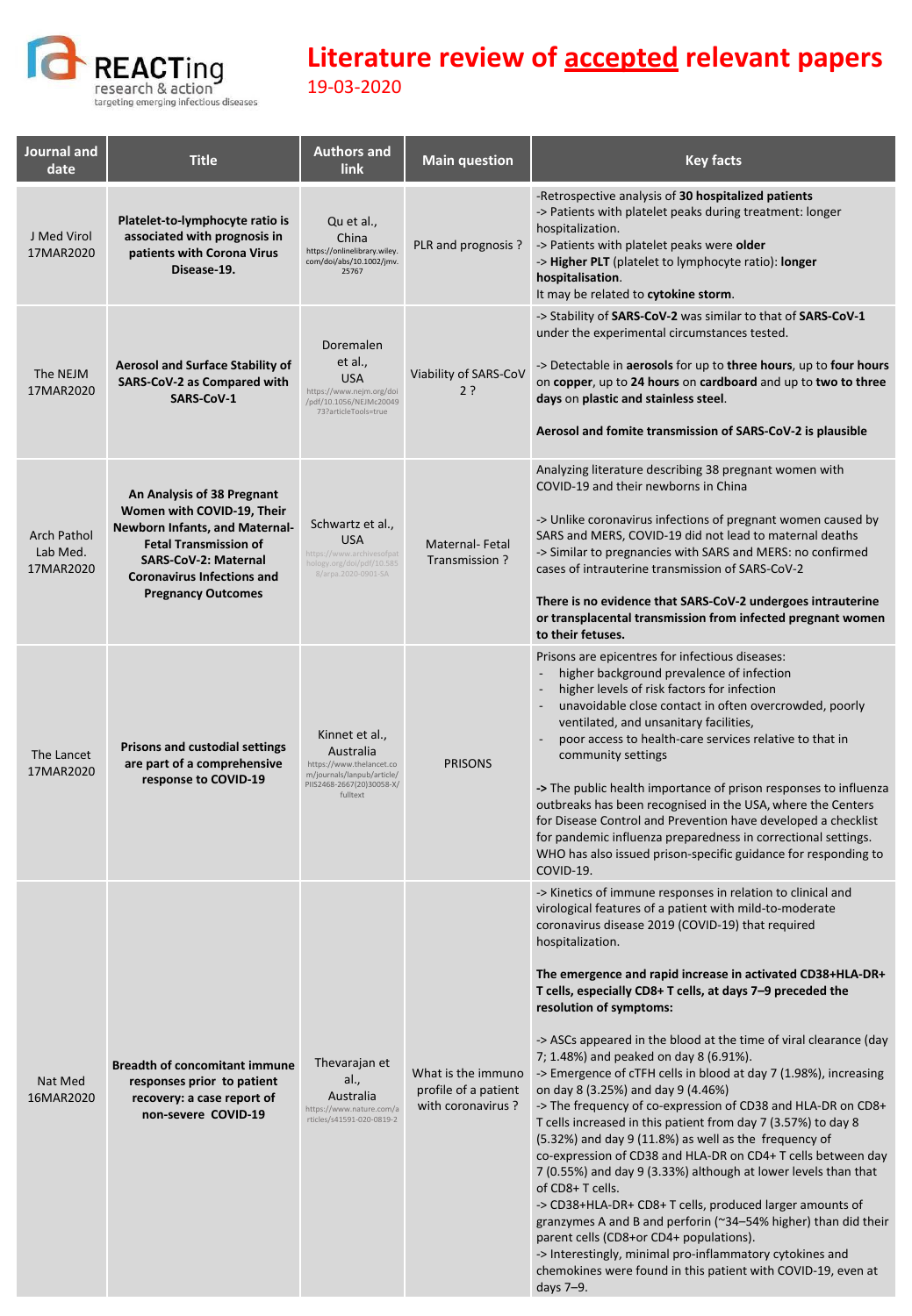

| <b>Journal and</b><br>date  | <b>Title</b>                                                                                                                                                                           | <b>Authors and</b><br><b>link</b>                                                                                          | <b>Main question</b>                                              | <b>Key facts</b>                                                                                                                                                                                                                                                                                                                                                                                                                                                                                                                                                                                                                                                                                                            |
|-----------------------------|----------------------------------------------------------------------------------------------------------------------------------------------------------------------------------------|----------------------------------------------------------------------------------------------------------------------------|-------------------------------------------------------------------|-----------------------------------------------------------------------------------------------------------------------------------------------------------------------------------------------------------------------------------------------------------------------------------------------------------------------------------------------------------------------------------------------------------------------------------------------------------------------------------------------------------------------------------------------------------------------------------------------------------------------------------------------------------------------------------------------------------------------------|
| <b>SCIENCE</b><br>16MAR2020 | Substantial undocumented<br>infection facilitates the rapid<br>dissemination of<br>novel coronavirus(SARS-CoV2).                                                                       | Li et al,<br><b>UK</b><br>https://science.sciencemag<br>.org/content/early/2020/0<br>3/13/science.abb3221.long             | Impact of<br>undocumented<br>infection?                           | From observations of reported infection within China + mobility<br>data + a networked dynamic metapopulation model and<br>Bayesian inference<br>-> 86% of all infections were undocumented (95% CI:<br>[82%-90%]) prior to 23 January 2020 travel restrictions.<br>-> Undocumented infections were the infection source for 79%<br>of documented cases<br>It explain the rapid geographic spread of SARS-CoV2 and<br>indicate containment of this virus will be particularly<br>challenging                                                                                                                                                                                                                                 |
| The Lancet<br>16MAR2020     | Preparedness is essential for<br>malaria-endemic regions during<br>the COVID-19 pandemic                                                                                               | Wang et al.,<br>China<br>https://www.thelancet.co<br>m/journals/lancet/article/P<br>IIS0140-6736(20)30561-4/f<br>ulltext   | In malaria endemic<br>regions?                                    | -> Relevant lessons from the 2014-16 outbreak of Ebola virus<br>disease in west Africa<br>-> Much like Ebola, the early symptoms of COVID-19, including<br>fever, myalgia, and fatigue, might be confused with malaria and<br>lead to challenges in early clinical diagnosis                                                                                                                                                                                                                                                                                                                                                                                                                                                |
| The Lancet<br>16MAR2020     | <b>Screening of faecal microbiota</b><br>transplant donors during the<br>COVID-19 outbreak: suggestions<br>for urgent updates from an<br>international expert panel                    | laniro et al.,<br>Italy<br>https://www.thelancet.co<br>m/journals/langas/article/<br>PIIS2468-1253(20)30082-0/<br>fulltext | What about stool<br>banks and faecal<br>microbiota<br>transplant? | -> Before each donation, physicians should screen for two main<br>items: the presence of typical COVID-19 symptoms<br>-> In endemic countries, the RT-PCR assay should be considered<br>in all donors<br>->Stool banks should retrospectively check the health status of<br>the donor before using frozen faeces, according to local<br>epidemiology, to avoid further potential spreading of<br>SARS-CoV-2                                                                                                                                                                                                                                                                                                                 |
| <b>JAMA</b><br>13MAR2020    | <b>Risk Factors Associated With</b><br><b>Acute Respiratory Distress</b><br><b>Syndrome and Death in Patients</b><br><b>With Coronavirus Disease 2019</b><br>Pneumonia in Wuhan, China | Wu et al.,<br>China<br>https://jamanetwork.com/j<br>ournals/jamainternalmedic<br>ine/fullarticle/2763184?res<br>ultClick=1 | What are the risk<br>factors associated to<br>ARDS and death ?    | -> 201 patients included in the study<br><b>Risk factors to develop ARDS:</b><br>Older age, neutrophilia, and organ and coagulation<br>dysfunction (eg, higher LDH and D-dimer)<br>Associated with ARDS but not death: Comorbidities,<br>lymphocyte counts, CD3 and CD4 T-cell counts, AST,<br>prealbumin, creatinine, glucose, low-density lipoprotein,<br>serum ferritin, PT<br>Although high fever was positively associated with<br>development of ARDS, it was negatively related to death<br>Higher CD3 and CD4 T-cell counts might protect patients<br>from developing ARDS<br>Persistent and gradual increases in lymphocyte responses<br>might be required for effective immunity against<br>SARS-CoV-2 infection. |
| Euro Surv<br>12MAR2020      | Retrospective analysis of the<br>possibility of predicting the<br><b>COVID-19 outbreak from</b><br>Internet searches and social<br>media data, China, 2020                             | Li et al.,<br>China<br>https://www.eurosurveilla<br>nce.org/content/10.2807/1<br>560-7917.ES.2020.25.10.20<br>00199        | How do predict<br>development of<br>outbreak early?               | To predict the development of this outbreak as early and as<br>reliably as possible<br>-> Data obtained from Google Trends, Baidu Index and Sina<br>Weibo Index on searches for the keywords 'coronavirus' and<br>'pneumonia' correlated with the published NHC data on daily<br>incidence of laboratory-confirmed and suspected cases of<br>COVID-19, with the maximum r > 0.89.<br>-> Peak interest for these keywords in Internet search engines<br>and social media data was 10-14 days earlier than the<br>incidence peak of COVID-19 published by the NHC.<br>-> The lag correlation showed a maximum correlation at 8-12<br>days for laboratory-confirmed cases and 6-8 days for suspected<br>cases                  |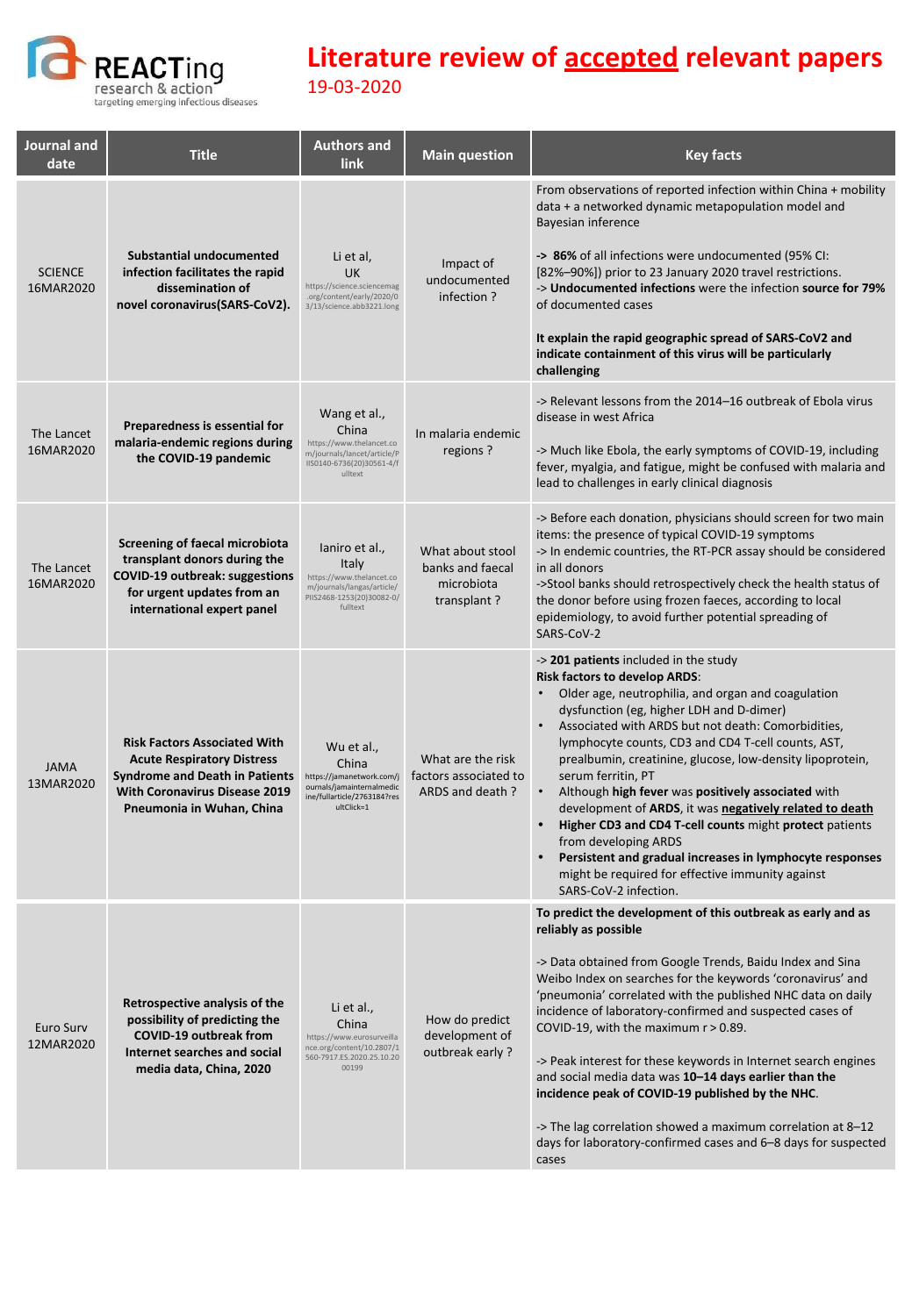

| Journal and<br>date      | <b>Title</b>                                                                                                                                    | <b>Authors and</b><br>link                                                                                                     | <b>Main question</b>                                                           | <b>Key facts</b>                                                                                                                                                                                                                                                                                                                                                                                                                                                                                                                                                                  |
|--------------------------|-------------------------------------------------------------------------------------------------------------------------------------------------|--------------------------------------------------------------------------------------------------------------------------------|--------------------------------------------------------------------------------|-----------------------------------------------------------------------------------------------------------------------------------------------------------------------------------------------------------------------------------------------------------------------------------------------------------------------------------------------------------------------------------------------------------------------------------------------------------------------------------------------------------------------------------------------------------------------------------|
| The Lancet<br>12MAR2020  | <b>SARS-CoV-2 RNA more readily</b><br>detected in induced sputum<br>than in throat swabs of<br>convalescent COVID-19 patients                   | Han et al.,<br>China<br>https://www.thelancet.co<br>m/journals/laninf/article/PI<br>IS1473-3099(20)30174-2/f<br>ulltext        | Why using sputum<br>and not throat swab<br>in convalescent<br>patients?        | -> 2 cases in convalescence<br>-> Both negative with throat swab and anal swabs<br>-> Positive in induced sputum<br>To reduce the risk of disease spread, viral RNA tests of induced<br>sputum, not throat swabs, should be assessed as a criterion for<br>releasing COVID-19 patients.                                                                                                                                                                                                                                                                                           |
| The Lancet<br>12MAR2020  | <b>Real estimates of mortality</b><br>following COVID-19 infection                                                                              | Baud et al.,<br>Switzerland<br>https://www.thelancet.co<br>m/action/showPdf?pii=S14<br>73-3099%2820%2930195-X                  | What are the real<br>numbers of<br>mortality?                                  | Mortality rate estimates are based on the number of deaths<br>relative to number of confirmed cases of infection -> not<br>representative of actual death rate.<br>Real rates:<br>5.6% for China<br>15.2% outside China<br>Current figures might underestimate the potential threat of<br><b>COVID-19 in symptomatic patients</b>                                                                                                                                                                                                                                                 |
| The Lancet<br>11MAR2020  | Are patients with hypertension<br>and diabetes mellitus at<br>increased risk for COVID-19<br>infection?                                         | Fang et al.,<br>Switzerland<br>https://www.thelancet.co<br>m/journals/lanres/article/P<br>IIS2213-2600(20)30116-8/f<br>ulltext | Comorbidities and<br>increased risk of<br>infection                            | Patients with cardiac diseases, hypertension, or diabetes, who<br>are treated with ACE2-increasing drugs, may be at higher risk<br>for severe COVID-19 infection<br>-> They should be monitored for ACE2-modulating<br>medications, such as ACE inhibitors or ARBs.<br>-> No evidence to suggest that antihypertensive calcium<br>channel blockers increased ACE2 expression or activity: these<br>could be a <b>suitable alternative treatment</b> in these patients.                                                                                                            |
| The Lancet<br>11MAR2020  | <b>Clinical course and risk factors</b><br>for mortality of adult inpatients<br>with COVID-19 in Wuhan, China:<br>a retrospective cohort study. | Zhou et al.,<br>China<br>https://www.thelancet.co<br>m/journals/lancet/article/P<br>IIS0140-6736(20)30566-3/f<br>ulltext       |                                                                                | -> 191 patients: 137 discharged and 54 died<br>1- Comorbidity: 48%, with hypertension (30%), diabetes (19%),<br>coronary heart disease (8%).<br>2- Death associated with older age, higher SOFA score, d-dimer<br>greater than $1 \mu g/mL$ on admission.<br>3- Viral shedding: median 20 days in survivors, otherwise until<br>death. Longest viral shedding: 37 days                                                                                                                                                                                                            |
| The Lancet<br>11MAR2020  | <b>Early dynamics of transmission</b><br>and control of COVID-19: a<br>mathematical modelling study                                             | Kucharski et al.,<br>UK.<br>https://www.thelancet.co<br>m/journals/laninf/article/PI<br>IS1473-3099(20)30144-4/f<br>ulltext    |                                                                                | Calculation the probability that newly introduced cases might<br>generate outbreaks in other areas.<br>-> Estimations: The median daily reproduction number $(R_+)$ in<br>Wuhan declined from 2.35 (95% CI 1.15-4.77) 1 week before<br>travel restrictions were introduced on Jan 23, 2020, to 1.05<br>$(0.41 - 2.39)$ 1 week after.<br>-> In locations with similar transmission potential to Wuhan in<br>early January, once there are at least four independently<br>introduced cases, there is a more than 50% chance the<br>infection will establish within that population. |
| <b>JAMA</b><br>11MAR2020 | Detection of SARS-CoV-2 in<br><b>Different Types</b><br>of Clinical Specimens                                                                   | Wang et al.,<br>China<br>https://jamanetwork.com/j<br>ournals/jama/fullarticle/27<br>62997                                     | Which specimens<br>present with the<br>highest positive rate<br>And the lower? | -> 1070 specimens collected from 205 patients<br><b>POSITIVITY by RT-PCR:</b><br>Bronchoalveolar lavage fluid (93%)<br>Sputum (72%)<br>Nasal Swabs (63%)<br>Fibrobronchoscope brush biopsy (46%)<br>Pharyngeal swabs (32%)<br>Feces (29%)<br>Blood $(1%)$<br>Urine $(0%)$                                                                                                                                                                                                                                                                                                         |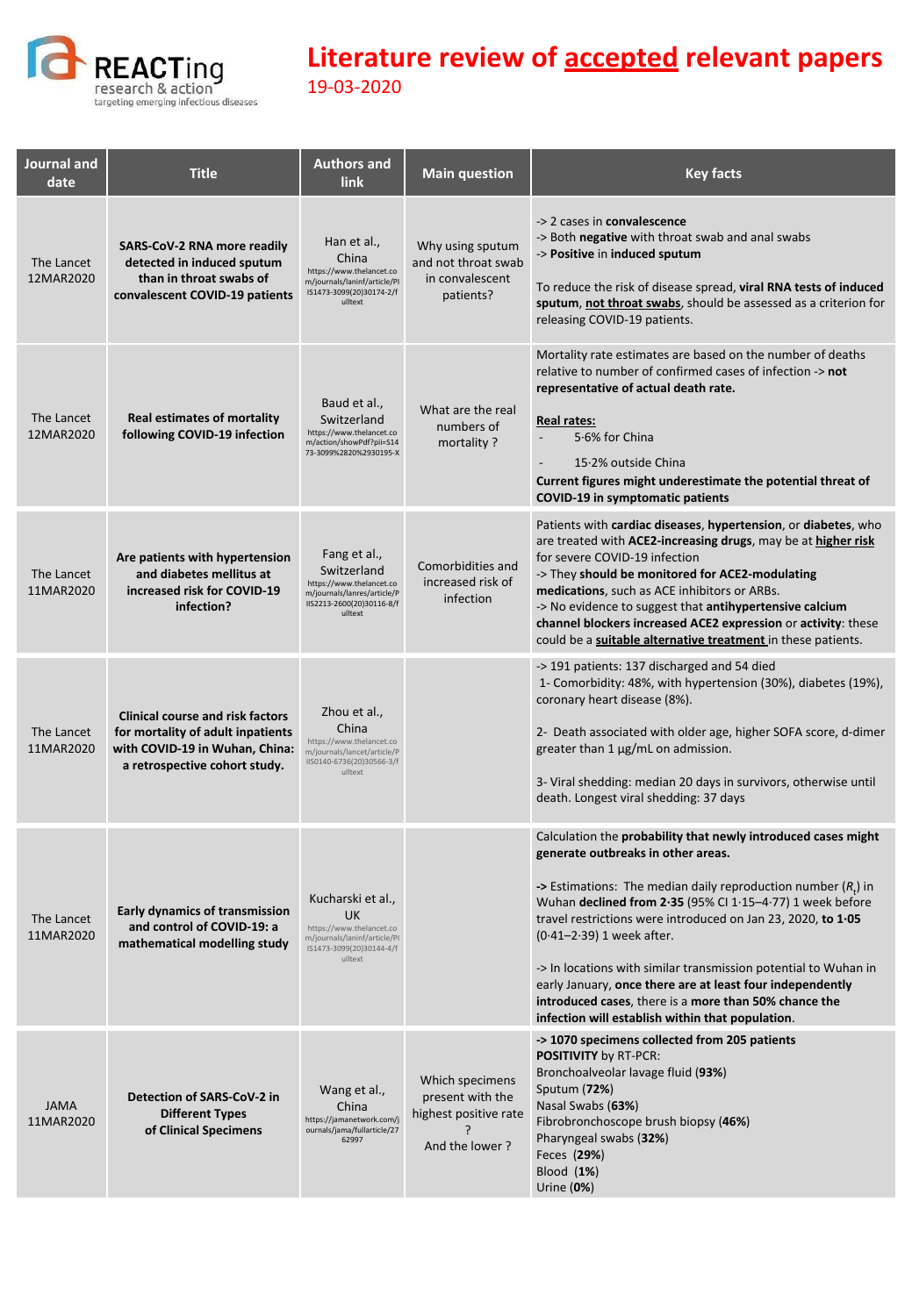

| Journal and<br>date         | <b>Title</b>                                                                                                                                                                                               | <b>Authors and</b><br><b>link</b>                                                                                                                                                                                     | <b>Main question</b>                                                                   | <b>Key facts</b>                                                                                                                                                                                                                                                                                                                                                                                                                                                                                                                                                                                                                                                                                                                                                                                             |
|-----------------------------|------------------------------------------------------------------------------------------------------------------------------------------------------------------------------------------------------------|-----------------------------------------------------------------------------------------------------------------------------------------------------------------------------------------------------------------------|----------------------------------------------------------------------------------------|--------------------------------------------------------------------------------------------------------------------------------------------------------------------------------------------------------------------------------------------------------------------------------------------------------------------------------------------------------------------------------------------------------------------------------------------------------------------------------------------------------------------------------------------------------------------------------------------------------------------------------------------------------------------------------------------------------------------------------------------------------------------------------------------------------------|
| Sci Rep<br>11MAR2020        | A high ATP concentration<br>enhances the cooperative<br>translocation of the SARS<br>coronavirus helicase nsP13 in<br>the unwinding of duplex RNA                                                          | Jang et al.,<br>Republic of<br>Korea<br>https://www.nature.com/a<br>rticles/s41598-020-61432-<br>$\overline{1}$                                                                                                       | <b>Against RNA</b><br>replication                                                      | To know: RNA Helicase nsP13 is essential for the viral RNA<br>replication of the SARS coronavirus<br>Here:<br>->RNA helicase nsP13 would have higher binding affinity to RNA<br>than to DNA, at same ATP concentrations.<br>-> The open state of nsP13 binding with a higher affinity to RNA<br>than to DNA, is a considerably energy-consuming reaction<br>->Unwinding of duplex RNA by nsP13 is a considerably<br>energy-consuming reaction<br>SARS coronavirus nsP13 may require more ATPs to promote<br>stable helicase translocation necessary for delicate RNA<br>replication.                                                                                                                                                                                                                         |
| Emerge Inf Dis<br>09MAR2020 | <b>Detection of Novel Coronavirus</b><br>by RT-PCR in Stool Specimen<br>from Asymptomatic Child, China                                                                                                     | Tang et al.,<br>China<br>https://wwwnc.cdc.gov/eid<br>/article/26/6/20-0301_arti<br>cle                                                                                                                               | Need for RT-PCR in<br>asymptomatic<br>patients?                                        | -> Asymptomatic child positive for COVID-19 by RT-PCR in stool,<br>17 days after the last virus exposure<br>-> Still positive 9 days after that (in stool)<br>-> Never positive in respiratory tracts specimens<br>-> no data on urine and blood<br>-> The child might have transmitted the virus to numerous<br>persons.<br>Stool from COVID-19 patients might serve as another vehicle<br>for virus transmission                                                                                                                                                                                                                                                                                                                                                                                           |
| Clin Inf Dis<br>09MAR2020   | In Vitro Antiviral Activity and<br><b>Projection of Optimized Dosing</b><br>Design of Hydroxychloroquine<br>for the Treatment of Severe<br><b>Acute Respiratory Syndrome</b><br>Coronavirus 2 (SARS-CoV-2) | Yao et al.,<br>China<br>https://academic.oup.com<br>/cid/advance-article/doi/1<br>0.1093/cid/ciaa237/58019<br>98                                                                                                      | Use of Chloroquine<br>and<br>Hydroxychloroquine<br>?                                   | -> Vero cells were treated by Choloroquine and<br>Hydroxychloroquine before (prophylaxy) and after (anti-viral)<br>infection by SARS-CoV-2.<br>-> EC50 are calculated<br>->Hydroxychloroquine has superior antiviral and prophylactic<br>activity than chloroquine<br>-> Physiologically-based pharmacokinetic (PBPK) -> to <b>predict</b> (in<br>silico) drug concentrations in lung, plasma and blood.<br>-PBPK model has acceptable prediction accuracy.<br>-Kinetics were simulated with different scenari of dose regimens<br>-Dose regiment was optimized (recommendations).                                                                                                                                                                                                                           |
| Science<br>06MAR2020        | The effect of travel restrictions<br>on the spread of the 2019<br>novel coronavirus (COVID-19)<br>outbreak.                                                                                                | Chinazzi et al.,<br><b>USA</b><br>https://science.sciencemag<br>.org/content/early/2020/0<br>3/05/science.aba9757.long                                                                                                | Effect of travel<br>quarantine of<br>Wuhan at national<br>and international<br>scale ? | -> Global metapopulation disease transmission model to<br>project the impact of travel limitations on the national and<br>international spread of the epidemic.<br>->Travel quarantine of Wuhan delayed the overall epidemic<br>progression by only 3 to 5 days in Mainland China<br>-> More marked effect at the international scale, where case<br>importations were reduced by nearly 80% until mid February<br>-> Sustained 90% travel restrictions to and from Mainland China<br>only modestly affect the epidemic trajectory unless combined<br>with a 50% or higher reduction of transmission in the<br>community<br>-> Potential uses for the definition of optimized containment<br>schemes and mitigation policies that includes the local and<br>international dimension of the COVID-19 epidemic |
| Cell<br>04MAR2020           | <b>SARS-CoV-2 Cell Entry Depends</b><br>on ACE2 and TMPRSS2 and Is<br><b>Blocked by a Clinically Proven</b><br><b>Protease Inhibitor</b>                                                                   | Hoffman et al.,<br>Germany<br>https://www.cell.com/cell/<br>fulltext/S0092-8674(20)30<br>229-4?_returnURL=https%<br>3A%2F%2Flinkinghub.elsev<br>ier.com%2Fretrieve%2Fpii<br>%2FS0092867420302294%<br>3Fshowall%3Dtrue | Key insights into the<br>first step of<br>SARS-CoV-2 infection TMPRSS2<br>7            | -> Priming of S proteins by host cell proteases (TMPRSS2) is<br>essential for viral entry into cells.<br>-> ACE 2 can be blocked by a clinically proven inhibitor of<br>-> The study suggests that antibody responses raised against<br>SARS-CoV could at least partially protect against SARS-CoV-2<br>infection                                                                                                                                                                                                                                                                                                                                                                                                                                                                                            |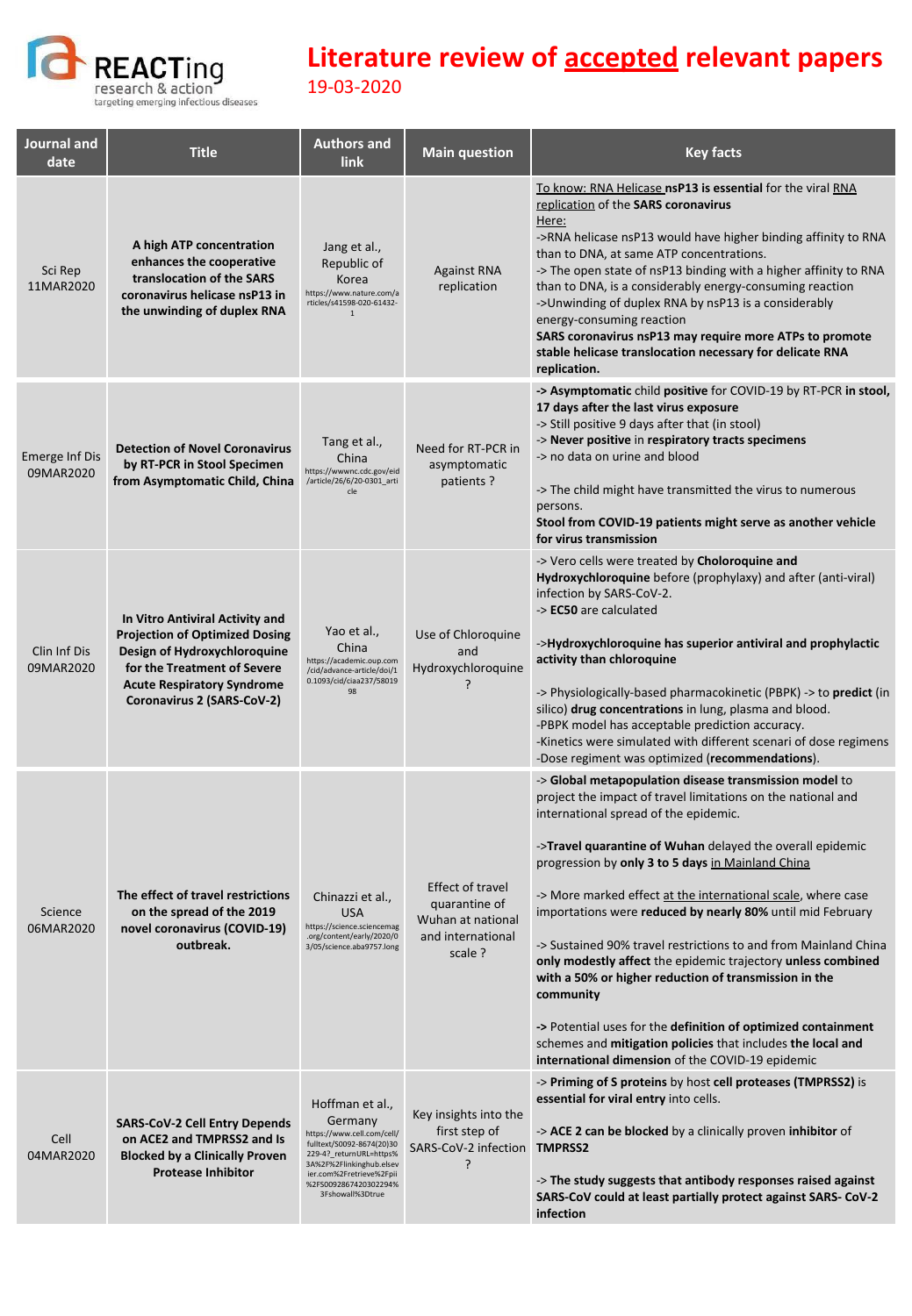

| Journal and<br>date                  | <b>Title</b>                                                                                                                                                                                               | <b>Authors and</b><br>link                                                                                                       | <b>Main question</b>                                                                | <b>Key facts</b>                                                                                                                                                                                                                                                                                                                                                                                                                                                                                                                                                                                                                                                                                                                                                                                                                                                                                                   |
|--------------------------------------|------------------------------------------------------------------------------------------------------------------------------------------------------------------------------------------------------------|----------------------------------------------------------------------------------------------------------------------------------|-------------------------------------------------------------------------------------|--------------------------------------------------------------------------------------------------------------------------------------------------------------------------------------------------------------------------------------------------------------------------------------------------------------------------------------------------------------------------------------------------------------------------------------------------------------------------------------------------------------------------------------------------------------------------------------------------------------------------------------------------------------------------------------------------------------------------------------------------------------------------------------------------------------------------------------------------------------------------------------------------------------------|
| Science<br>04MAR2020                 | <b>Structural basis for the</b><br>recognition of the SARS-CoV-2<br>by full-length human ACE2                                                                                                              | Yan et al.,<br>China<br>https://science.sciencemag<br>.org/content/early/2020/0<br>3/03/science.abb2762/tab-<br>pdf              | What do we learn<br>from the structural<br>basis of ACE2 ?                          | -> Cryo-EM structures of human ACE2, in the presence of a<br>neutral amino acid transporter B0AT1, with or without the<br>receptor binding domain (RBD) of the surface spike glycoprotein<br>(S protein) of SARS-CoV-2<br>-> ACE2 may be a homodimer even in the absence of B0AT1<br>-> A dimeric ACE2 can accommodate two S protein trimers,<br>each through a monomer of ACE2<br>-> Structure-based rational design of binders with enhanced<br>affinities to either ACE2 or the S protein of the coronaviruses<br>may facilitate development of <b>decoy ligands</b> or <b>neutralizing</b><br>antibodies for suppression of viral infection.                                                                                                                                                                                                                                                                   |
| J Clin<br>Microbiol<br>04MAR2020     | <b>Multicenter Evaluation of the</b><br><b>QIAstat-Dx Respiratory Panel for</b><br>the Detection of Viruses and<br><b>Bacteria in Nasopharyngeal</b><br><b>Swab Specimens</b>                              | Leber et al.,<br><b>USA</b><br>https://jcm.asm.org/conte<br>nt/early/2020/02/28/JCM.<br>00155-20.long                            | Is the <b>QIAstat-Dx</b><br><b>Respiratory Panel a</b><br>good diagnostic tool<br>2 | -> Multiplex in vitro diagnostic test for the qualitative detection<br>of 20 pathogens directly from nasopharyngeal swab specimens.<br>-> Results available in approximately 69 minutes<br>-> Pathogens identified: adenovirus, coronavirus 229E, coronavirus<br>HKU1, coronavirus NL63, coronavirus OC43, human metapneumovirus<br>A+B, influenza A, influenza A H1, influenza A H3, influenza A H1N1/2009,<br>influenza B, parainfluenza virus 1, parainfluenza virus 2, parainfluenza<br>virus 3, parainfluenza virus 4, rhinovirus/enterovirus, respiratory syncytial<br>virus A+B, Bordetella pertussis, Chlamydophila pneumoniae and<br>Mycoplasma pneumoniae<br>-> Compared to the BioFire FilmArray Respiratory Panel<br>version 1.7: percent agreement: 99,5% . negative percent<br>agreement of $\geq$ 97.9%<br>Robust and accurate assay for rapid, comprehensive testing for<br>respiratory pathogens. |
| Sci. China Life<br>Sci.<br>04MAR2020 | <b>Clinical characteristics of 24</b><br>asymptomatic infections with<br>COVID-19 screened among close<br>contacts in Nanjing, China                                                                       | https://link.springer.com/a<br>rticle/10.1007%2Fs11427-0<br>20-1661-4                                                            | Clinical<br>characteristics of<br>asymptomatic<br>infections?                       | -> Laboratory-confirmed positive for the COVID-19 (pharyngeal<br>swab)<br>-> No obvious symptoms at time of screening (all of them)<br>-> 20.8% developed symptoms (fever, cough, fatigue, etc.)<br>-> 50.0% cases showed typical CT images of ground-glass chest<br>->20.8% presented stripe shadowing in the lungs<br>-> 29.2% cases showed normal CT image and had no symptoms<br>during hospitalization (these cases were younger)<br>-> Epidemiological investigation revealed asymptomatic<br>transmission                                                                                                                                                                                                                                                                                                                                                                                                   |
| <b>JAMA</b><br>04MAR2020             | Air, Surface Environmental, and<br><b>Personal Protective Equipment</b><br><b>Contamination by Severe Acute</b><br><b>Respiratory Syndrome</b><br>Coronavirus 2 (SARS-CoV-2)<br>From a Symptomatic Patient | Ong et al.,<br>Singapore<br>https://jamanetwork.com/j<br>ournals/jama/fullarticle/27<br>62692?resultClick=1                      | What about<br>nosocomial<br>transmission?                                           | Extensive environmental contamination by 1 SARS-CoV-2<br>patient with mild upper respiratory tract involvement<br>-> Toilet bowl and sink samples were positive<br>-> Swabs taken from the air exhaust outlets tested positive<br>-> Air samples were negative<br>-> Risk of transmission from contaminated footwear is likely<br>low: negative results in the anteroom and clean corridor<br>Limit of the study: viral culture was not done to demonstrate<br>viability                                                                                                                                                                                                                                                                                                                                                                                                                                           |
| Nat Sci Rev<br>03MAR2020             | On the origin and continuing<br>evolution of SARS-CoV-2                                                                                                                                                    | Tang et al.,<br>China<br>https://academic.oup.com<br>/nsr/advance-article/doi/1<br>0.1093/nsr/nwaa036/5775<br>463?searchresult=1 | How did SARS-CoV-2<br>evolve ?                                                      | -> Assessment of the molecular phylogeny and the divergence<br>between SARS-CoV-2 and related coronaviruses.<br>->Population genetic analyses of 103 genomes of SARS-CoV-2<br>incate that there are two major types of viruses (designated L<br>and S) currently circulating between humans.<br>-> The L type is predominant (70% against 30% for S type).<br>-> This article suggests that the L type is more aggressive.                                                                                                                                                                                                                                                                                                                                                                                                                                                                                         |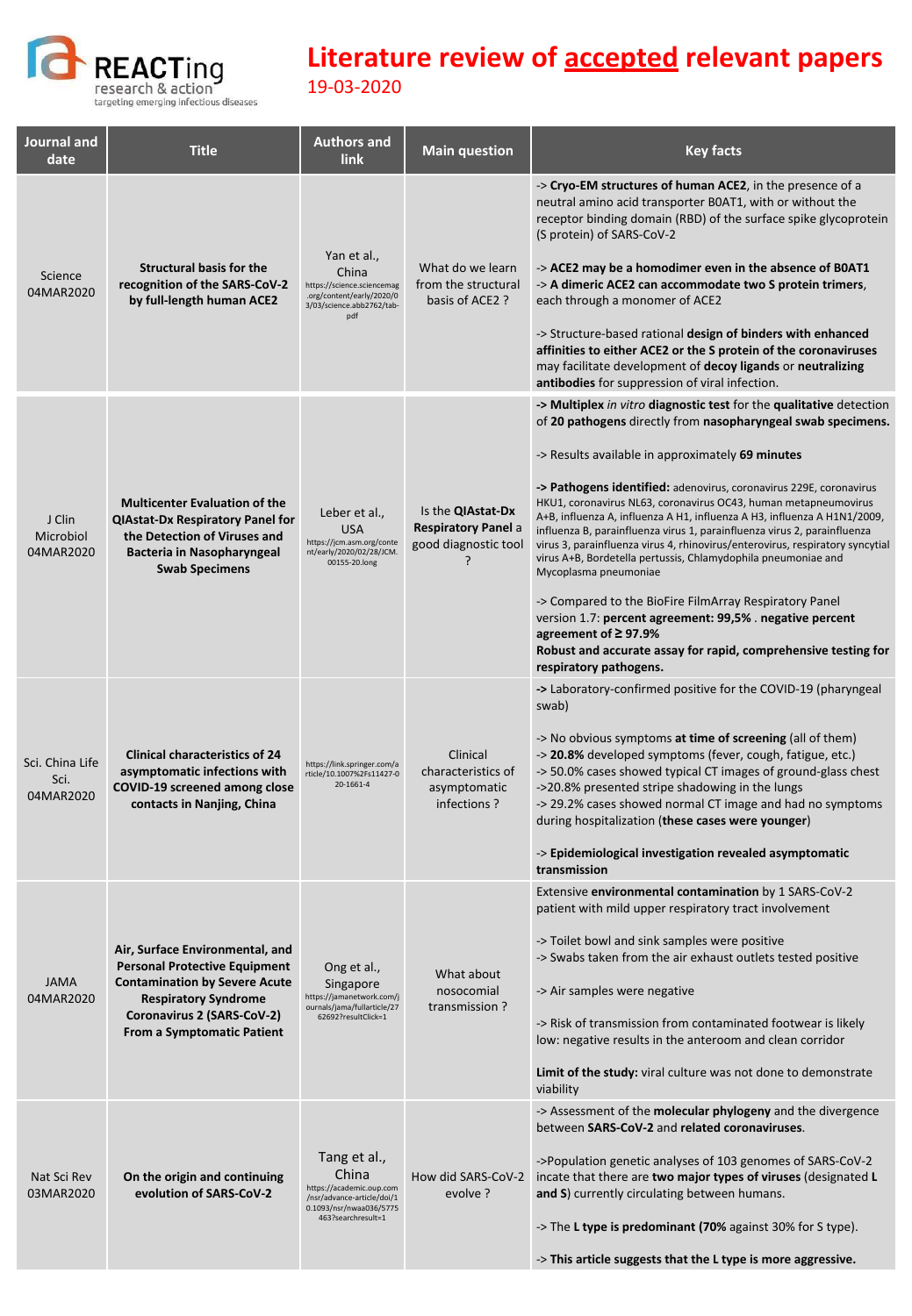

| Journal and<br>date           | <b>Title</b>                                                                                                                                       | <b>Authors and</b><br><b>link</b>                                                                                                                                                | <b>Main question</b>                                                                                   | <b>Key facts</b>                                                                                                                                                                                                                                                                                                                                                                                                                                                                                                                                                                                                                                                                                                                                                                                                                               |
|-------------------------------|----------------------------------------------------------------------------------------------------------------------------------------------------|----------------------------------------------------------------------------------------------------------------------------------------------------------------------------------|--------------------------------------------------------------------------------------------------------|------------------------------------------------------------------------------------------------------------------------------------------------------------------------------------------------------------------------------------------------------------------------------------------------------------------------------------------------------------------------------------------------------------------------------------------------------------------------------------------------------------------------------------------------------------------------------------------------------------------------------------------------------------------------------------------------------------------------------------------------------------------------------------------------------------------------------------------------|
| <b>JAMA</b><br>03MAR2020      | <b>Epidemiologic Features and</b><br><b>Clinical Course of Patients</b><br>Infected With SARS-CoV-2 in<br><b>Singapore</b>                         | Young et al.,<br>Singapore<br>https://jamanetwork.com/j<br>ournals/jama/fullarticle/27<br>62688                                                                                  | Singapore's<br>experience with the<br>SARS-CoV-2<br>epidemic?                                          | -> 18 patients diagnosed with SARS-CoV-2 infection in Singapore<br>between January 23 and February 3, 2020<br>-> Respiratory tract infection with prolonged viral shedding<br>from the nasopharynx of 7 days or longer in 15 patients (83%)<br>-> Supplemental oxygen was required in 6 patients (33%), 5 of<br>whom were treated with lopinavir-ritonavir, with variable<br>clinical outcomes following treatment.                                                                                                                                                                                                                                                                                                                                                                                                                            |
| Int J Infect Dis<br>02MAR2020 | <b>Recurrence of positive</b><br>SARS-CoV-2 RNA in COVID-19: A<br>case report                                                                      | Chen et al.,<br>China<br>https://www.ijidonline.co<br>m/article/S1201-9712(20)3<br>0122-3/pdf                                                                                    | Why dynamic<br>surveillance is<br>needed ?                                                             | - 46-year-old woman with multiple patchy ground glass opacities<br>in bilateral subpleural areas by CT<br>Oropharyngeal swab test was positive by RT-PCR.<br>-> Received symptomatic treatment and antimicrobial therapy<br>including oseltamivir, arbidol, Lopinavir/ritonavir and<br>moxifloxacin<br>-> 6 testing from 28 Jan to 17FEB, all negative but one the 2FEB<br>Discharged on 9FEB and testing remained negative during<br>follow-up.<br>SARS-CoV-2 RNA of respiratory tract specimen may be<br>persistent or recurrent positive during the course.                                                                                                                                                                                                                                                                                 |
| Jour of Infect<br>29FEB2020   | <b>Identification of the</b><br>hyper-variable genomic hotspot<br>for the novel coronavirus<br><b>SARS CoV-2</b>                                   | Wen et al.,<br>China<br>https://www.journalofinfe<br>ction.com/article/S0163-44<br>53(20)30108-0/pdf                                                                             | SARS-CoV-2: which<br>mutations in current<br>population and from<br>SARS-CoV ? What<br>does that mean? | -> Confirmation of the relationship of SARS-CoV-2 with other<br>beta coronaviruses on the amino acid level.<br>-> Hyper-variable genomic hotspot established in SARS-CoV-2<br>population at the nucleotide but not the amino acid level -><br>means no beneficial mutations.<br>-> Mutations in nsp1, nsp3, nsp15, and gene S would be<br>associated with the SARS-CoV-2 epidemic (compared with<br>RaTG13) / required for human adaptation?                                                                                                                                                                                                                                                                                                                                                                                                   |
| J Med Virol<br>28FEV2020      | <b>Development of Epitope-Based</b><br><b>Peptide Vaccine Against Novel</b><br>Coronavirus 2019 (SARS-COV-2):<br><b>Immunoinformatics Approach</b> | Bhattacharya et<br>al.,<br>India<br>https://onlinelibrary.wiley.<br>com/doi/abs/10.1002/jmv.<br>25736                                                                            | Which epitopes<br>could be used for a<br>potential vaccine?                                            | 1-> Characterization of the spike glycoprotein to obtain<br>immunogenic epitopes<br>2-> Immunoinformatic analysis of 13 MHC I and 3 MHC II<br>epitopes which have antigenic properties<br>3-> These identified epitopes are candidate to formulate a<br>multi-epitopic peptide vaccine.<br>Need for in vitro and in vivo validations                                                                                                                                                                                                                                                                                                                                                                                                                                                                                                           |
| The NEJM<br>28FEB2020         | <b>Clinical Characteristics of</b><br>Coronavirus Disease 2019 in<br>China                                                                         | Ni et al.,<br>China<br>https://www.nejm.org/doi<br>/pdf/10.1056/NEJMoa2002<br>032?articleTools=true&do<br>wnloadfile=showPdf&articl<br>eTools=true&doi=10.1056/<br>NEJMoa2002032 | What are the clinical<br>charactieristics of<br><b>COVID-19?</b>                                       | Median age: 47 years<br>Female: 41.9%<br>$\prime$<br>Primary composite end point (admission in ICU, use of<br>mechanical ventilation and death) in 6.1%, with 5.0% in ICU,<br>2.3% with invasive mechanical ventilation, and 1.4% who died.<br>History of direct contact with wildlife: 1.9%<br>Among nonresidents of Wuhan, 72.3% had contact with<br>residents of Wuhan, including 31.3% who had visited the city.<br>Most common symptoms: fever (43.8% on admission and 88.7%<br>during hospitalization) and cough (67.8%). Diarrhea was<br>uncommon (3.8%).<br>Median incubation period: 4 days (interquartile range, 2 to 7).<br><b>CT:</b> ground-glass opacity was the most common radiologic:<br>56.4%.<br>No radiographic or CT abnormality: 17.9% with nonsevere<br>disease and 2.9% with severe disease.<br>Lymphocytopenia: 83.2% |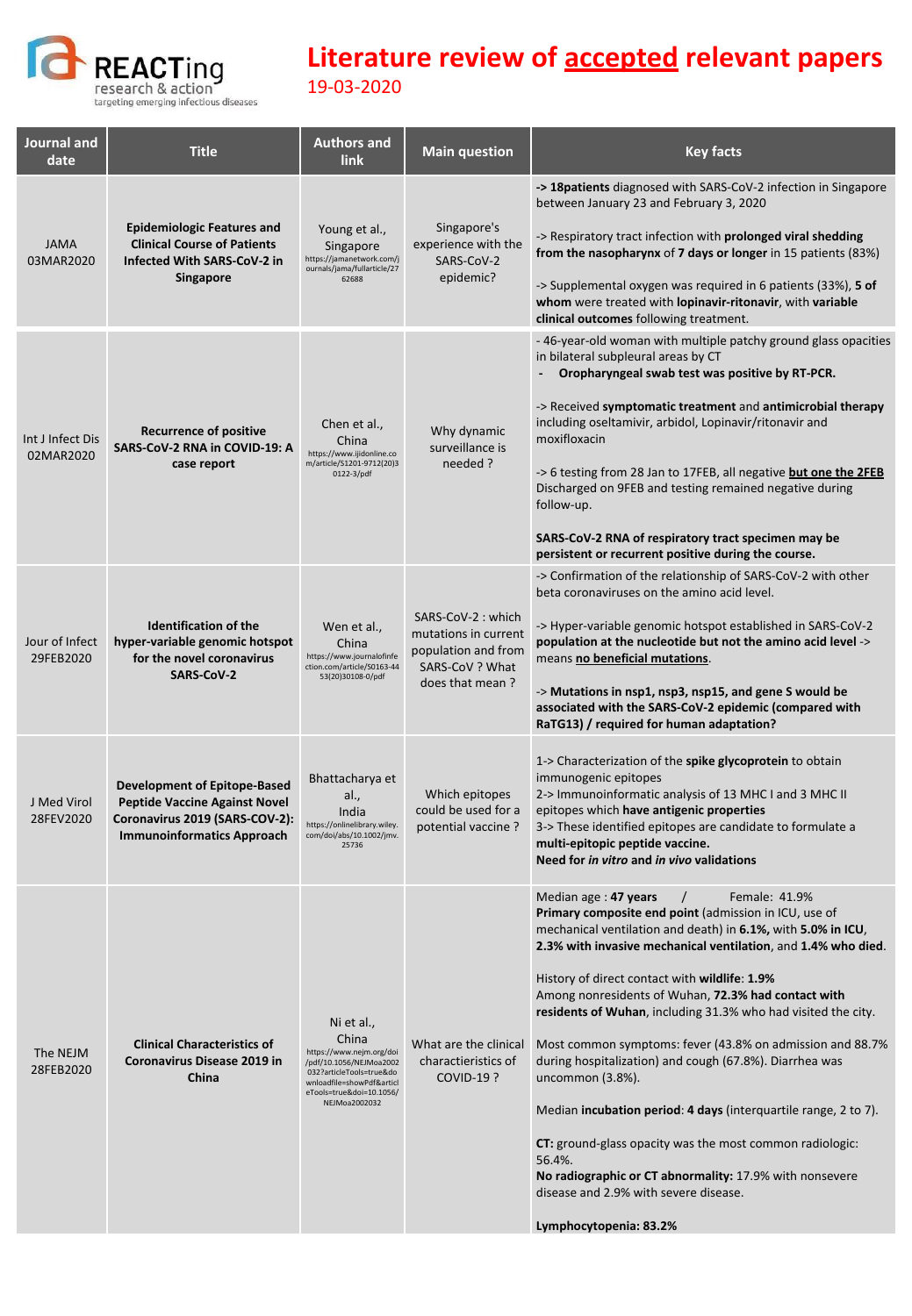

| Journal and<br>date     | <b>Title</b>                                                                                                                                                      | <b>Authors and</b><br><b>link</b>                                                                                           | <b>Main question</b>                                                   | <b>Key facts</b>                                                                                                                                                                                                                                                                                                                                                                                                                                                                                                                                                                                                                                                                                                                       |
|-------------------------|-------------------------------------------------------------------------------------------------------------------------------------------------------------------|-----------------------------------------------------------------------------------------------------------------------------|------------------------------------------------------------------------|----------------------------------------------------------------------------------------------------------------------------------------------------------------------------------------------------------------------------------------------------------------------------------------------------------------------------------------------------------------------------------------------------------------------------------------------------------------------------------------------------------------------------------------------------------------------------------------------------------------------------------------------------------------------------------------------------------------------------------------|
| EuroSurv<br>27FEB2020   | <b>Early transmission patterns of</b><br>coronavirus disease 2019<br>(COVID-19) in travellers from<br>Wuhan to Thailand, January<br>2020                          | Okada et al.,<br>Thailand<br>https://www.eurosurveilla<br>nce.org/content/10.2807/1<br>560-7917.ES.2020.25.8.200<br>0097    |                                                                        | -> 2 woman arriving in Thailand at different times (8 and 13<br>January)<br>-> The two viral genomes are identical to four sequences from<br>Wuhan, while no direct link to the Huanan Seafood Market.<br>-> Identical genomes of up to 30 kb are rare and a strong sign<br>of recent transmission linkage<br>-> Data suggest that transmission within Wuhan beyond the<br>Huanan Seafood Market is likely to have occurred in the first<br>week of January or earlier.                                                                                                                                                                                                                                                                |
| J Clin Med<br>27FEB2020 | <b>Epidemiological Identification of</b><br>A Novel Pathogen in Real Time:<br><b>Analysis of the Atypical</b><br>Pneumonia Outbreak in Wuhan,<br>China, 2019-2020 | Jung et al.,<br>Japan<br>https://www.mdpi.com/20<br>77-0383/9/3/637                                                         | How important is<br>non-virological<br>descriptive<br>characteristics? | ->Non-virological descriptive characteristics could have<br>determined that the outbreak is caused by a novel pathogen in<br>advance of virological testing.<br>-> Characteristics of the outbreak were collected in real time<br>and compared with characteristics of eleven pathogens that<br>have previously caused cases of atypical pneumonia.<br>-> The probability that a new virus was driving the outbreak<br>was assessed as over 29% on 31 December 2019, one week<br>before virus identification.                                                                                                                                                                                                                          |
| The Lancet<br>27FEB2020 | Secondary attack rate and<br>superspreading events for<br><b>SARS-CoV-2</b>                                                                                       | Liu et al.,<br><b>UK</b><br>https://www.thelancet.co<br>m/journals/lancet/article/P<br>IIS0140-6736(20)30462-1/f<br>ulltext | Do specific situations<br>or settings drive the<br>outbreak?           | The Ro value only captures the average dynamics of<br>transmission.<br>The secondary attack rate (SAR) is the probability that an<br>infection occurs among susceptible people within a specific<br>group.<br>SAR among close contacts would be of 35% (95% CI 27-44).<br>-> An infection with a high household SAR but a modest RO<br>suggests transmission is driven by a relatively small number of<br>high-risk contacts.<br>-> A large household SAR further suggests that between-<br>household transmission risk is lower; otherwise the observed R0<br>would be larger.<br>More data are needed.                                                                                                                               |
| The Lancet<br>27FEB2020 | <b>COVID-19: combining antiviral</b><br>and anti-inflammatory<br>treatments<br><b>COMMENT</b>                                                                     | Stebbing et al.,<br>UK<br>https://www.thelancet.co<br>m/journals/laninf/article/Pl<br>IS1473-3099(20)30132-8/f<br>ulltext   | Use of Baricitinib?                                                    | -> COVID-19 characterised by an overexuberant inflammatory<br>response<br>SARS -> viral load is not correlated with the worsening of<br>symptoms<br>-> Inhibition of <b>numb- associated kinase (NAK</b> ) family would<br>reduce viral infection in vitro (inhibit clathrin-mediated<br>endocytosis and thereby inhibit viral infection of cells)<br>-> JAK-STAT signalling inhibitors, could be effective against the<br>consequences of the elevated levels of cytokines (including<br>interferon) typically observed in people with COVID-19<br>-> Baricitinib is a NAK inhibitor (anti-viral)<br>-> Baricitinib, fedratinib, and ruxolitinib are JAK inhibitors<br>(anti-inflammatory)<br>-> Baricitinib is the best of the group |
| The Lancet<br>27FEB2020 | <b>Positive RT-PCR Test Results in</b><br><b>Patients Recovered From</b><br>COVID-19                                                                              | Lan et al,<br>China<br>https://jamanetwork.com/j<br>ournals/jama/fullarticle/27<br>62452                                    | Virus re-detection in<br>recovered patients?                           | Little attention has been paid to the follow-up of recovered<br>patients so far.<br>4 patients with COVID-19 who met criteria for hospital<br>discharge or discontinuation of quarantine in China (absence of<br>clinical symptoms and radiological abnormalities and 2 negative<br>RT-PCR test results) had positive RT-PCR test results 5 to 13<br>days later, while they were still asymptomatic.                                                                                                                                                                                                                                                                                                                                   |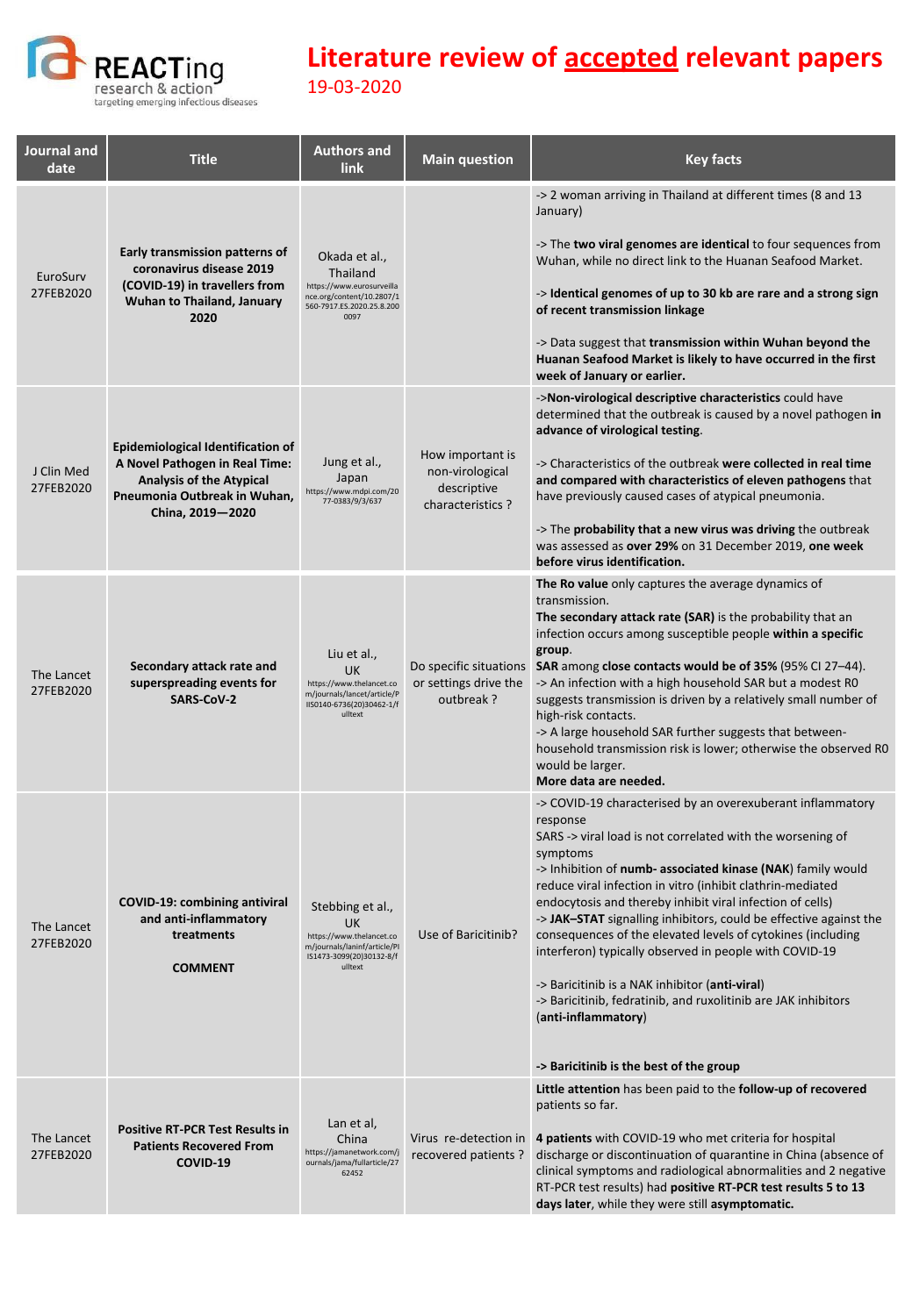

| Journal and<br>date                         | <b>Title</b>                                                                                                                                                                         | <b>Authors and</b><br><b>link</b>                                                                                            | <b>Main question</b>                                                                                     | <b>Key facts</b>                                                                                                                                                                                                                                                                                                                                                                                                                                                                                                                                                                                                                                                                                                       |
|---------------------------------------------|--------------------------------------------------------------------------------------------------------------------------------------------------------------------------------------|------------------------------------------------------------------------------------------------------------------------------|----------------------------------------------------------------------------------------------------------|------------------------------------------------------------------------------------------------------------------------------------------------------------------------------------------------------------------------------------------------------------------------------------------------------------------------------------------------------------------------------------------------------------------------------------------------------------------------------------------------------------------------------------------------------------------------------------------------------------------------------------------------------------------------------------------------------------------------|
| The Lancet<br>27FEB2020                     | Convalescent plasma as a<br>potential therapy for COVID-19<br><b>COMMENT</b>                                                                                                         | Chen et al.,<br>China<br>https://www.thelancet.co<br>m/pdfs/journals/laninf/PIIS<br>1473-3099(20)30141-9.pdf                 | Convalescent plasma<br>as a therapy?                                                                     | -> In 2014, the use of convalescent plasma collected from<br>patients who had recovered from Ebola virus disease was<br>recommended by WHO as an empirical treatment during<br>outbreaks.<br>-> A protocol for the use of convalescent plasma in the<br>treatment of MERS coronavirus was established in 2015.<br>->H1N1: significant reduction of relative risk of mortality / no<br>adverse event.<br>-> and other studies<br>Antibodies from convalescent plasma might suppress viraemia                                                                                                                                                                                                                            |
| <b>Emerg Microb</b><br>Infects<br>26FEB2020 | Detectable 2019-nCoV viral RNA<br>in blood is a strong indicator for<br>the further clinical severity                                                                                | Chen et al.,<br>China<br>https://www.tandfonline.c<br>om/doi/full/10.1080/2222<br>1751.2020.1732837                          | What does viral RNA<br>in blood mean for<br>clinical severity?                                           | -> All patients ( $n=6/57$ ) with detectable viral RNA in the blood<br>progressed to severe symptom stage, indicating a strong<br>correlation of serum viral RNA with the disease severity<br>$(p-value = 0.0001).$<br>-> 8 of the 11 patients with annal swab virus-positive was in<br>severe clinical stage.<br>-> Concentration of viral RNA in the anal swab was higher than<br>in the blood: virus might replicate in the digestive tract                                                                                                                                                                                                                                                                         |
| The Lancet,<br>26FEB2020                    | The psychological impact of<br>quarantine and how to reduce<br>it: rapid review of the evidence                                                                                      | Brooks et al.,<br>UK<br>https://www.thelancet.co<br>m/journals/lancet/article/P<br>IIS0140-6736(20)30460-8/f<br>ulltext      | Psychological impact<br>of quarantine?<br><b>Recommendation?</b>                                         | -> Information is key; people who are quarantined need to<br>understand the situation<br>-> The quarantine period should be short and the duration<br>should not be changed unless in extreme circumstances<br>->Most of the adverse effects come from the imposition of a<br>restriction of liberty; voluntary quarantine is associated with less<br>distress and fewer long-term complications<br>->Public health officials should emphasise the altruistic choice<br>of self-isolating                                                                                                                                                                                                                              |
| <b>Viruses</b><br>25FEB2020                 | <b>Preliminary Identification of</b><br><b>Potential Vaccine Targets for</b><br>the COVID-19 Coronavirus<br>(SARS-CoV-2) Based on<br><b>SARS-CoV Immunological</b><br><b>Studies</b> | Ahmed et al.,<br>China<br>https://www.mdpi.com/19<br>99-4915/12/3/254                                                        | Which knowledge on<br>SARS-CoV can we<br>use for identification<br>of vaccine targets for<br>SARS-CoV-2? | -> High genetic similarity between SARS-CoV-2 and SARS-Co.<br>-> Identification of a set of <b>B cell and T cell epitopes</b> derived<br>from the spike (S) and nucleocapsid (N) proteins that map<br>identically to SARS-CoV-2 proteins.<br>-> No mutation has been observed in these epitopes (as of 21<br>February 2020).<br>-> Immune targeting of these epitopes may offer protection<br>against this novel virus                                                                                                                                                                                                                                                                                                 |
| EuroSurv<br>25FEV2020                       | Differential diagnosis of illness<br>in patients under investigation<br>for the novel coronavirus<br>(SARS-CoV-2), Italy, February<br>2020.                                          | Bordi et al.,<br><b>Italy</b><br>https://www.eurosurveilla<br>nce.org/content/10.2807/1<br>560-7917.ES.2020.25.8.200<br>0170 | Why performing<br>differential diagnosis<br>in this context?                                             | -> Similarity of symptoms shared with more common<br>respiratory infections.<br>-> Broad screening requested.<br>-> Influenza virus infections: 28.5% of all suspected cases of<br>SARS-CoV-2 infection.<br>-> Alternative diagnoses may clarify an individual patient's risk<br>and may allow adjusting public health containment measures.                                                                                                                                                                                                                                                                                                                                                                           |
| The Lancet<br>25FEB2020                     | <b>Potential association between</b><br><b>COVID-19 mortality</b><br>and health-care resource<br>availability                                                                        | Ji et al.,<br>China<br>https://www.thelancet.co<br>m/journals/langlo/article/P<br>IIS2214-109X(20)30068-1/f<br>ulltext       | Does health care<br>resource availability<br>impact on mortality<br>ŗ                                    | Plotting mortality against the incidence of COVID-19 (cumulative<br>number of confirmed cases since the start of the outbreak, per<br>10 000 population) showed a significant positive<br>correlation, suggesting that mortality is correlated with<br>health-care burden                                                                                                                                                                                                                                                                                                                                                                                                                                              |
| The Lancet<br>24FEB2020                     | <b>COVID-19 control in China</b><br>during mass population<br>movements at New Year                                                                                                  | Chen et al.,<br>China<br>https://www.thelancet.co<br>m/journals/lancet/article/P<br>IIS0140-6736(20)30421-9/f<br>ulltext     | How and why<br>controlling mass<br>population<br>movements?                                              | Several lessons that can be drawn from China's extension of the<br>Lunar New Year holiday:<br>1-> Countries should consider periods of recommended or<br>mandatory closure of non-essential workplaces and public<br>institutions- to slow the rate of transmission.<br>2-> To tailor the design of these actions according to specific<br>epidemic characteristics (incubation period and transmission<br>routes).<br>3-> This is to prevent people with asymptomatic infections from<br>spreading the disease.<br>As such, governments should use the closure period for<br>information and education campaigns, community screening,<br>active contact tracing, and isolation and quarantine to<br>maximise impact. |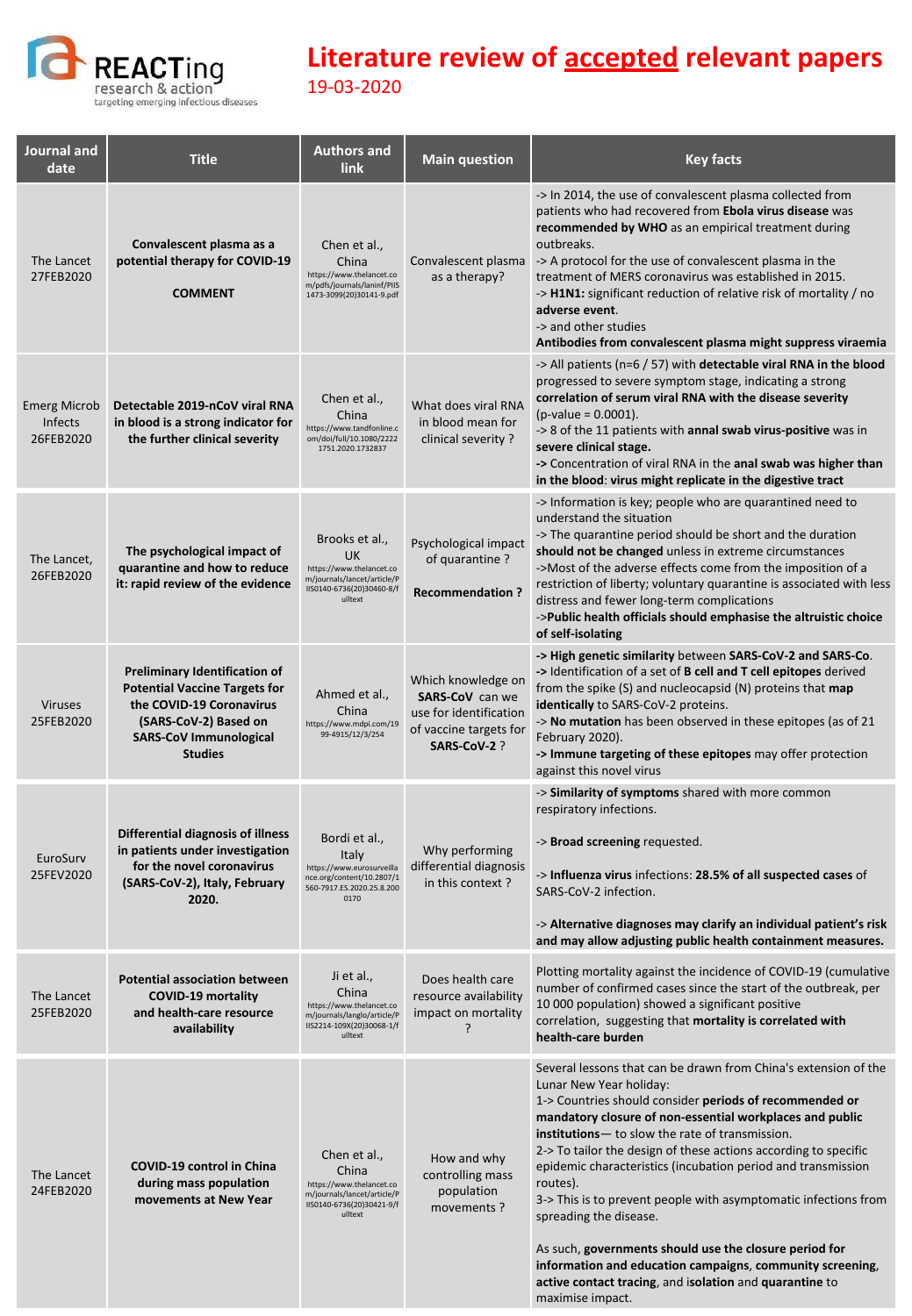

| Journal and<br>date             | <b>Title</b>                                                                                                                                                                   | <b>Authors and</b><br>link                                                                                                         | <b>Main question</b>                                                                                                                                 | <b>Key facts</b>                                                                                                                                                                                                                                                                                                                                                                                                                                                                                                                                                                                                                                                                                                                        |
|---------------------------------|--------------------------------------------------------------------------------------------------------------------------------------------------------------------------------|------------------------------------------------------------------------------------------------------------------------------------|------------------------------------------------------------------------------------------------------------------------------------------------------|-----------------------------------------------------------------------------------------------------------------------------------------------------------------------------------------------------------------------------------------------------------------------------------------------------------------------------------------------------------------------------------------------------------------------------------------------------------------------------------------------------------------------------------------------------------------------------------------------------------------------------------------------------------------------------------------------------------------------------------------|
| J Clin Med<br>24FEB2020         | Assessing the Impact of<br><b>Reduced Travel on Exportation</b><br><b>Dynamics of Novel Coronavirus</b><br>Infection (COVID-19)                                                | Anzai et al.,<br>Japan<br>https://www.mdpi.com/20<br>77-0383/9/2/601                                                               | How much reducing<br>travel impacted on<br>virus exportation?                                                                                        | -> From 28 January to 7 February 2020, around 226 exported<br>cases were prevented (=70.4% reduction in incidence)<br>-> Reduced probability of a major epidemic in Japan: from 7% to<br>20% (=median time delay: of 2 days)<br>-> Depending on the scenario, the estimated delay may be less<br>than one day. As the delay is small, the decision to control<br>travel volume through restrictions on freedom of movement<br>should be <b>balanced</b> between the <b>resulting estimated</b><br>epidemiological impact and predicted economic fallout.                                                                                                                                                                                |
| <b>Cell Discov</b><br>24FEB2020 | Comparative genetic analysis of<br>the novel coronavirus<br>(2019-nCoV/SARS-CoV-2)<br>receptor ACE2 in different<br>populations                                                | Cao et al.,<br>China<br>https://jcm.asm.org/conte<br>nt/early/2020/02/28/JCM.<br>00155-20.long                                     | ACE2: any variants?<br>any variation in<br>expression? What<br>would that mean in<br>terms of<br>susceptibility or<br>response to<br>disease/virus ? | -> Previous studies demonstrated the positive correlation of<br>ACE2 expression and the infection of SARS-CoV in vitro<br>-> <b>Here:</b> Systematic analysis of coding-region variants<br>in ACE2 and the eQTL variants (may affect the expression of<br>ACE2) among different populations (GTEx database)/<br>-> The East Asian populations have much higher AFs in the eQTL<br>variants associated with higher ACE2 expression in tissues<br>which may suggest different susceptibility or response to<br>2019-nCoV/SARS-CoV-2 from different populations under the<br>similar conditions.<br>-> No direct evidence supporting the existence of coronavirus<br>S-protein binding-resistant ACE2 mutants in different<br>populations. |
| The Lancet<br>24FEB2020         | <b>Clinical course and outcomes of</b><br>critically ill patients with<br>SARS-CoV-2 pneumonia in<br>Wuhan, China: a<br>single-centered, retrospective,<br>observational study | Xiaobo Yang et<br>al.,<br>China<br>https://www.thelancet.co<br>m/journals/lanres/article/P<br>IIS2213-2600(20)30079-5/f<br>ulltext | What are the clinical<br>course and<br>outcomes on 52<br>critically ill adult<br>patients?                                                           | - Mortality is high. The survival term of the non-survivors is<br>likely to be within 1-2 weeks after ICU admission.<br>- Older patients (>65 years) with comorbidities and ARDS are at<br>increased risk of death.                                                                                                                                                                                                                                                                                                                                                                                                                                                                                                                     |
| The Lancet<br>24FEB2020         | Viral load of SARS-CoV-2<br>in clinical samples                                                                                                                                | Pan et al.,<br>China<br>https://www.thelancet.co<br>m/journals/laninf/article/PI<br>IS1473-3099(20)30113-4/f<br>ulltext            | What is the<br>dynamics of the viral<br>load in sputum,<br>urine, throat swab<br>and stool in 82<br>infected infividuals.                            | - The <b>viral loads</b> in throat swab and sputum samples peaked at<br>around 5-6 days after symptom onset, ranging from around<br>104 to 107 copies per mL during this time<br>- Sputum samples generally showed higher viral loads than<br>throat swab samples.                                                                                                                                                                                                                                                                                                                                                                                                                                                                      |
| The Lancet<br>24FEB2020         | COVID-19 pneumonia: what has<br>CT taught us?                                                                                                                                  | Lee et al.,<br>China<br>https://www.thelancet.co<br>m/journals/laninf/article/PI<br>IS1473-3099(20)30134-1/f<br>ulltext            | What has CT taught<br>$us$ ?                                                                                                                         | - The predominant CT findings included ground-glass<br>opacification, consolidation, bilateral involvement, and<br>peripheral and diffuse distribution.<br>- More research is needed to correlate of CT findings with<br>clinical severity and progression, the predictive value of baseline<br>CT or temporal changes for disease outcome, and the sequelae<br>of acute lung injury induced by COVID-19.                                                                                                                                                                                                                                                                                                                               |
| J Med Virol<br>21FEB2020        | COVID-2019: the role of the<br>nsp2 and nsp3 in its<br>pathogenesis.                                                                                                           | Angeletti et al.,<br>Rome, Italy<br>https://onlinelibrary.wiley.<br>com/doi/abs/10.1002/jmv.<br>25719                              | How SARS-Cov-2 is<br>different from the<br>other viruses?<br>Which are the<br>potential effects of<br>these differences ?                            | The Open Reading Frame 1ab (ORF1ab) of COVID-2019 has been<br>analyzed to evidence the presence of mutation caused by<br>selective pressure on the virus.<br>Which are the probably most common sites undergoing to an<br>aminoacidic change?<br>-> Insight of some important proteins of the COVID-2019 that<br>are involved in the mechanism of viral entry and viral replication<br>Results: Both nsp2 and nsp3 are under selective pressure.<br>nsp2-> could explain why this virus is more contagious than<br><b>SARS</b><br>nsp 3-> could suggest a potential mechanism differentiating<br>COVID-2019 from SARS                                                                                                                   |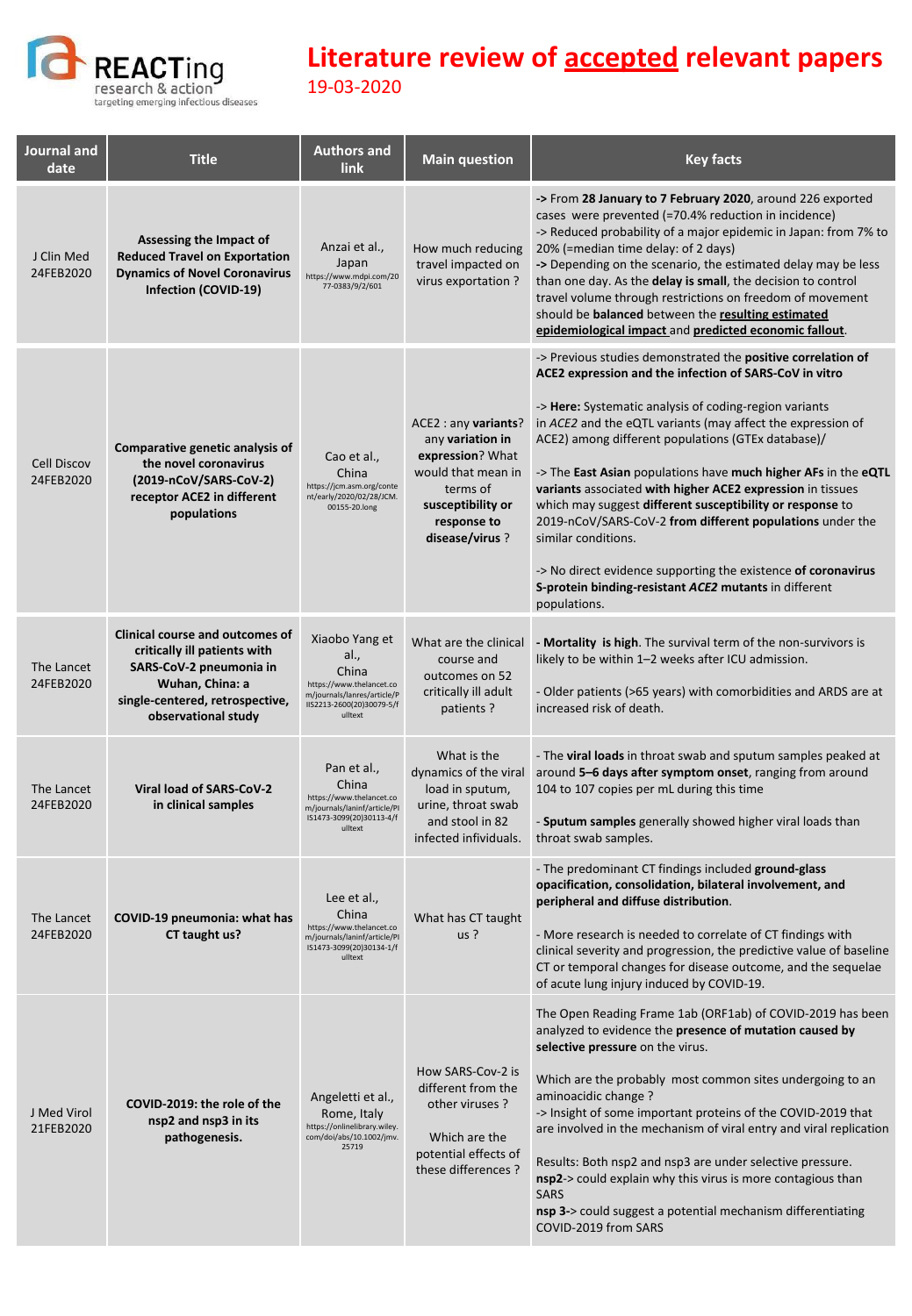

| Journal and<br>date         | <b>Title</b>                                                                                                                                          | <b>Authors and</b><br><b>link</b>                                                                                                     | <b>Main question</b>                                                                    | <b>Key facts</b>                                                                                                                                                                                                                                                                                                                                                                                                                                                                                                                                                                                                                                                                                                                                                                                                                                                                                                                                                                                                                                  |
|-----------------------------|-------------------------------------------------------------------------------------------------------------------------------------------------------|---------------------------------------------------------------------------------------------------------------------------------------|-----------------------------------------------------------------------------------------|---------------------------------------------------------------------------------------------------------------------------------------------------------------------------------------------------------------------------------------------------------------------------------------------------------------------------------------------------------------------------------------------------------------------------------------------------------------------------------------------------------------------------------------------------------------------------------------------------------------------------------------------------------------------------------------------------------------------------------------------------------------------------------------------------------------------------------------------------------------------------------------------------------------------------------------------------------------------------------------------------------------------------------------------------|
| Radiology<br>20 FEB 2020    | <b>Chest CT Findings</b><br>in Coronavirus Disease-19<br>(COVID-19): Relationship to<br>Duration of Infection.                                        | Bernheim et al.,<br>https://pubs.rsna.org/doi/<br>10.1148/radiol.202020046<br>$\overline{\mathbf{3}}$                                 | CT findingds in<br>relation with time<br>between symptom<br>onset to initial CT<br>scan | Frequency of CT findings is related to infection time course.                                                                                                                                                                                                                                                                                                                                                                                                                                                                                                                                                                                                                                                                                                                                                                                                                                                                                                                                                                                     |
| The Lancet,<br>20 FEB 2020  | <b>Preparedness and vulnerability</b><br>of African countries against<br>importations of COVID-19: a<br>modelling study.                              | Gilbert et al.,<br>Vittoria's team<br>https://www.thelancet.co<br>m/journals/lancet/article/P<br>IIS0140-6736(20)30411-6/f<br>ulltext | Preparedness and<br>vulnerability of<br>African countries ?                             | - Highest importation risk: Egypt, Algeria, and South Africa -><br>moderate to high capacity to respond to outbreaks<br>- Moderate risk: Nigeria, Ethiopia, Sudan, Angola, Tanzania,<br>Ghana, and Kenya -> variable capacity and high vulnerability                                                                                                                                                                                                                                                                                                                                                                                                                                                                                                                                                                                                                                                                                                                                                                                              |
| The Lancet<br>19FEB2020     | Asymptomatic cases in a family<br>cluster with<br><b>SARS-CoV-2 infection</b>                                                                         | Pan et al.,<br>China<br>https://www.thelancet.co<br>m/journals/laninf/article/PI<br>IS1473-3099(20)30114-6/f<br>ulltext               | Asymptomatic<br>transmission?                                                           | - In this family cluster, although all individuals tested positive<br>for SARS-CoV-2 infection on qRT-PCR, only patient 1 showed<br>clinical symptoms, decreased lymphocyte count, and abnormal<br>chest CT images.<br>- However, any of the three individuals could have been the<br>first one to become infected and thus transmitted the virus to<br>the other two family members.                                                                                                                                                                                                                                                                                                                                                                                                                                                                                                                                                                                                                                                             |
| The Lancet<br>19FEB2020     | <b>Enteric involvement of</b><br>coronaviruses: is<br>faecal-oral transmission of<br>SARS-CoV-2 possible?                                             | Yeo et al.,<br>Singapore<br>https://www.thelancet.co<br>m/journals/langas/article/<br>PIIS2468-1253(20)30048-0/<br>fulltext           | Is<br>faecal-oral transmis<br>sion of SARS-CoV-2<br>possible?                           | - Considering the evidence of faecal excretion for both SARS-CoV<br>and MERS-CoV, and their ability to remain viable in conditions<br>that could facilitate faecal-oral transmission, it is possible that<br>SARS-CoV-2 could also be transmitted via this route.<br>->When SARS-CoV was seeded into sewage water obtained from<br>the hospitals in a separate experiment, the virus was found to<br>remain infectious for 14 days at 4°C, but for only 2 days at 20°C.<br>SARS-CoV can survive for up to 2 weeks after drying, remaining<br>viable for up to 5 days at temperatures of 22-25°C and 40-50%<br>relative humidity, with a gradual decline in virus infectivity<br>thereafter. Viability of the SARS-CoV virus decreased after 24 h<br>at 38°C and 80-90% relative humidity.<br>-> MERS-CoV is viable in low temperature, low humidity<br>conditions. The virus was viable on different surfaces for 48 h at<br>20°C and 40% relative humidity, although viability decreased to<br>8 h at 30°C and 80% relative humidity conditions. |
| THE NEJM,<br>19FEB2020      | SARS-CoV-2 Viral Load in Upper<br><b>Respiratory Specimens of</b><br><b>Infected Patients</b>                                                         | Zou et al,<br>Ching<br>https://www.nejm.org/doi<br>/full/10.1056/NEJMc20017<br>37                                                     | Viral loads in<br>different specimens<br>And for<br>asymptomatic<br>patients?           | - The higher viral loads were detected soon after symptom<br>onset.<br>- <b>Higher</b> viral loads detected in the nose than in the throat.<br>- Our analysis suggests that the viral nucleic acid shedding<br>pattern of patients infected with SARS-CoV-2 resembles that of<br>patients with influenza and appears different from that seen in<br>patients infected with SARS-CoV.<br>- The viral load that was detected in the asymptomatic patient<br>was similar to that in the symptomatic patients, which suggests<br>the transmission potential of asymptomatic or minimally<br>symptomatic patients.                                                                                                                                                                                                                                                                                                                                                                                                                                     |
| Biosci Trends,<br>19FEB2020 | <b>Breakthrough: Chloroquine</b><br>phosphate has shown apparent<br>efficacy in treatment of<br>COVID-19 associated<br>pneumonia in clinical studies. | Gao et al.,<br>https://www.ncbi.nlm.nih.<br>gov/pubmed/32074550                                                                       | Could Choloroquine<br>be effective?                                                     | <b>Chloroquine phosphate, an old drug for treatment of malaria, is</b><br>shown to have apparent efficacy and acceptable safety against<br>COVID-19 associated pneumonia in multicenter clinical trials<br>conducted in China. (DATA NOT SHOWN!).<br>The drug is recommended to be included in the next version of<br>the Guidelines for the Prevention, Diagnosis, and Treatment of<br>Pneumonia Caused by COVID-19 issued by the National Health<br>Commission of the People's Republic of China for treatment of<br>COVID-19 infection in larger populations in the future.                                                                                                                                                                                                                                                                                                                                                                                                                                                                    |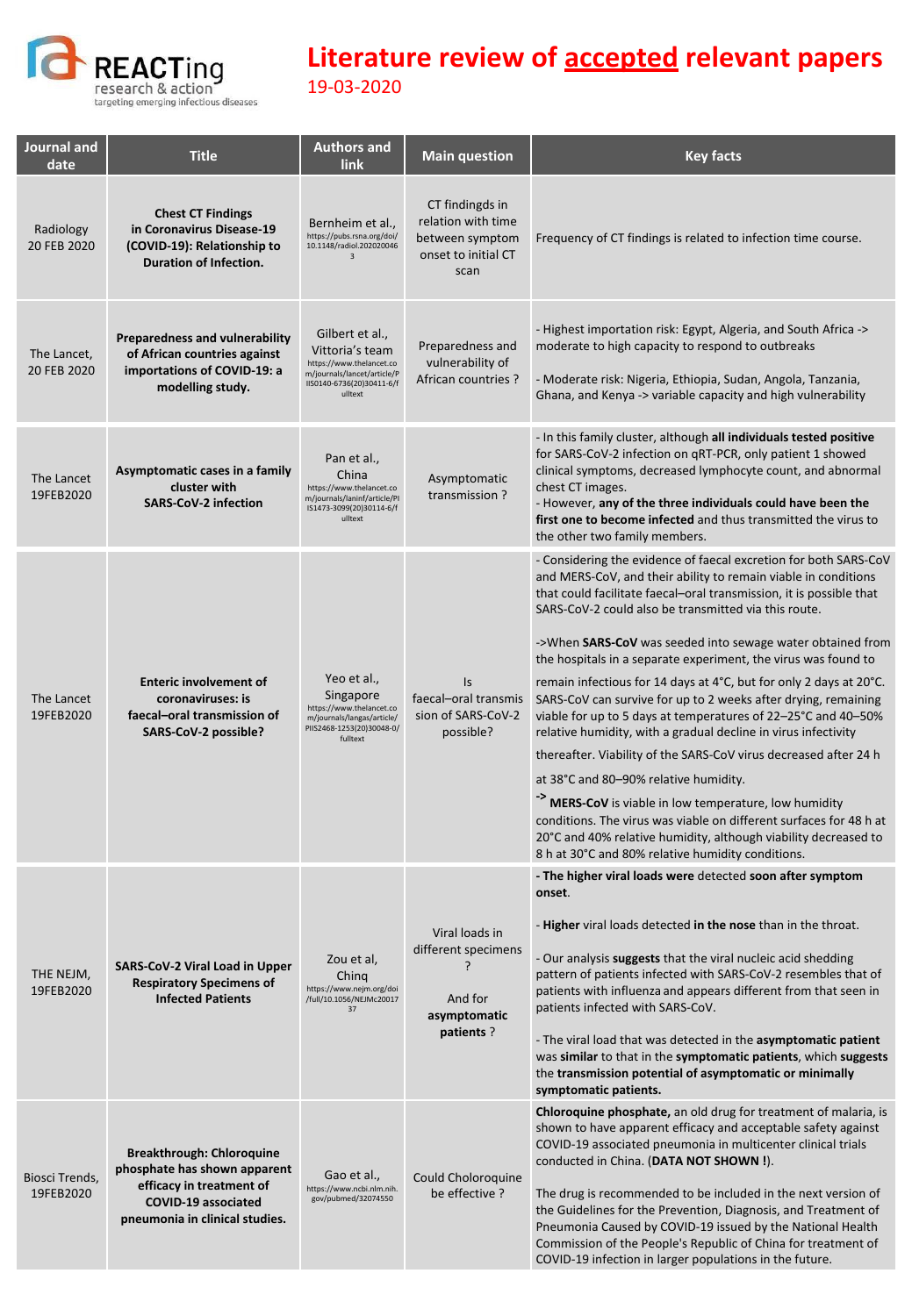

| Journal and<br>date                                        | <b>Title</b>                                                                                                                                                                                                                  | <b>Authors and</b><br><b>link</b>                                                                                        | <b>Main question</b>                                                                                                     | <b>Key facts</b>                                                                                                                                                                                                                                                                                                                                                                                                                                                                                                                               |
|------------------------------------------------------------|-------------------------------------------------------------------------------------------------------------------------------------------------------------------------------------------------------------------------------|--------------------------------------------------------------------------------------------------------------------------|--------------------------------------------------------------------------------------------------------------------------|------------------------------------------------------------------------------------------------------------------------------------------------------------------------------------------------------------------------------------------------------------------------------------------------------------------------------------------------------------------------------------------------------------------------------------------------------------------------------------------------------------------------------------------------|
| J Infect Dis.<br>18FEB2020                                 | A familial cluster of infection<br>associated with the 2019<br>novel coronavirus indicating<br>potential person-to-person<br>transmission during the<br>incubation period.                                                    | Yu et al.,<br>China<br>https://academic.oup.com<br>/jid/advance-article/doi/10<br>.1093/infdis/jiaa077/57397<br>51       | Asymptomatic<br>transmission?                                                                                            | Familial cluster of four patients in Shanghai. One was 88 years<br>old man with moving difficulties and was only exposed to his<br>asymptomatic family members who developed symptoms later.<br>The epidemiological evidence has shown a potential<br>transmission of the 2019-nCoV during the incubation period.                                                                                                                                                                                                                              |
| The Lancet<br>18FEB2020                                    | <b>Tracking online heroisation and</b><br>blame in epidemics<br><b>COMMENT</b>                                                                                                                                                | Atlani Duault et<br>al.,<br>France<br>https://www.thelancet.co<br>m/action/showPdf?pii=S24<br>68-2667%2820%2930033-5     | Why should we pay<br>attention to local<br>perception ?                                                                  | -> Gathering online data on local perceptions has the potential<br>to help public authorities mount more robust responses and<br>better targeted health communications<br>-> It is important to track the evolving dynamics of blame in real<br>time, both to correct inaccurate information and to respond to<br>online scapegoating.<br>-> Trust is a crucial support to public health systems.<br>Public health authorities need to be aware of « complex<br>geographies of hope and blame » while planning responses to<br>the epidemic.   |
| <b>Biochem</b><br><b>Biophy Res</b><br>Comm<br>17 FEB 2020 | Structure analysis of the<br>receptor binding of 2019-nCoV                                                                                                                                                                    | Chen et al.,<br>China and USA<br>https://www.sciencedirect.<br>com/science/article/pii/S0<br>006291X20303399             | The receptor ACE-2:<br>Where is it found<br>(which organisms,<br>which part of the<br>organisms?)<br>What doest it mean? | Structural analysis of the receptor binding domain (RBD) -> 72%<br>identity with SARS CoV / Higher affinity with ACE 2.<br>ACE2 is widely expressed with conserved primary structures<br>throughout the animal kingdom (possible hosts?)<br>Since ACE2 is predominantly expressed in intestines, testis, and<br>kidney, fecal-oral and other routes of transmission are also<br>possible.<br>Finally, antibodies and small molecular inhibitors that can block<br>the interaction of ACE2 with RBD should be developed to<br>combat the virus. |
| J Clin Med<br>17 FEB 2020                                  | <b>Incubation Period and Other</b><br><b>Epidemiological Characteristics</b><br>of 2019<br><b>Novel Coronavirus Infections</b><br>with Right Truncation: A<br><b>Statistical Analysis of Publicly</b><br>Available Case Data. | Linton et al.,<br>Japan<br>https://www.mdpi.com/20<br>77-0383/9/2/538                                                    | Incubation period?                                                                                                       | Incubation period falls within the range of 2-14 days with 95%<br>confidence and has a mean of around 5 days.<br>The mean time from illness onset to hospital admission (for<br>treatment and/or isolation) was estimated at 3-4 days without<br>truncation and at 5-9 days.                                                                                                                                                                                                                                                                   |
| PNAS,<br>13FEB2020                                         | <b>Prophylactic and therapeutic</b><br>remdesivir (GS-5734) treatment<br>in the rhesus macaque model of<br><b>MERS-CoV infection</b>                                                                                          | De Wit et al.,<br><b>USA</b><br>https://www.pnas.org/con<br>tent/early/2020/02/12/192<br>2083117                         | Efficacy of<br>prophylactic and<br>therapeutic<br>remdesivir<br>treatment in a NHP<br>model of MERS-CoV<br>infection?    | - 24 h prior to inoculation -> completely prevented<br>MERS-CoV-induced clinical disease, strongly inhibited<br>MERS-CoV replication in respiratory tissues, and prevented the<br>formation of lung lesions.<br>- 12 h postinoculation -> clear clinical benefit, with a reduction<br>in clinical signs, reduced virus replication in the lungs, and<br>decreased presence and severity of lung lesions.<br>- Remdesivir may be considered for SARS-CoV-2                                                                                      |
| The Lancet<br>12 FEB 2020                                  | What are the risks of COVID-19<br>infection in pregnant women?                                                                                                                                                                | Qiao et al.,<br>China<br>https://www.thelancet.co<br>m/journals/lancet/article/P<br>IIS0140-6736(20)30365-2/f<br>ulltext |                                                                                                                          | The clinical characteristics reported in pregnant women with<br>confirmed COVID-19 infection are similar to those reported for<br>non-pregnant adults with confirmed COVID-19 infection in the<br>general population and are indicative of a relatively optimistic<br>clinical course and outcomes for COVID-19 infection compared<br>with SARS-CoV-1 infection.                                                                                                                                                                               |
| The Lancet<br>12FEB2020                                    | <b>Clinical characteristics and</b><br>intrauterine vertical<br>transmission<br>potential of COVID-19 infection<br>in nine pregnant women:<br>a retrospective review of<br>medical records                                    | Chen et al.,<br>China<br>https://www.thelancet.co<br>m/journals/lancet/article/P<br>IIS0140-6736(20)30360-3/f<br>ulltext | Is there a vertical<br>transmission of the<br>virus?                                                                     | Evidence of intrauterine vertical transmission was assessed by<br>testing for the presence of SARS-CoV-2 in amniotic fluid, cord<br>blood, and neonatal throat swab samples.<br>All samples tested negative<br>None of the 9 patients developed severe COVID-19 pneumonia<br>or died.                                                                                                                                                                                                                                                          |
| Cell Res<br>4FEB2020                                       | <b>Remdesivir and chloroquine</b><br>effectively inhibit the recently<br>emerged novel coronavirus<br>(2019-nCoV) in vitro                                                                                                    | Wang et al.,<br>China<br>https://www.nature.com/a<br>rticles/s41422-020-0282-0                                           |                                                                                                                          | Remdesivir and chloroquine are highly effective in the control of<br>2019-nCoV infection in vitro.<br>These compounds have been used in human patients with a<br>safety track record and shown to be effective against various<br>ailments.<br>They should be assessed in human patients suffering from the<br>novel coronavirus disease.                                                                                                                                                                                                      |